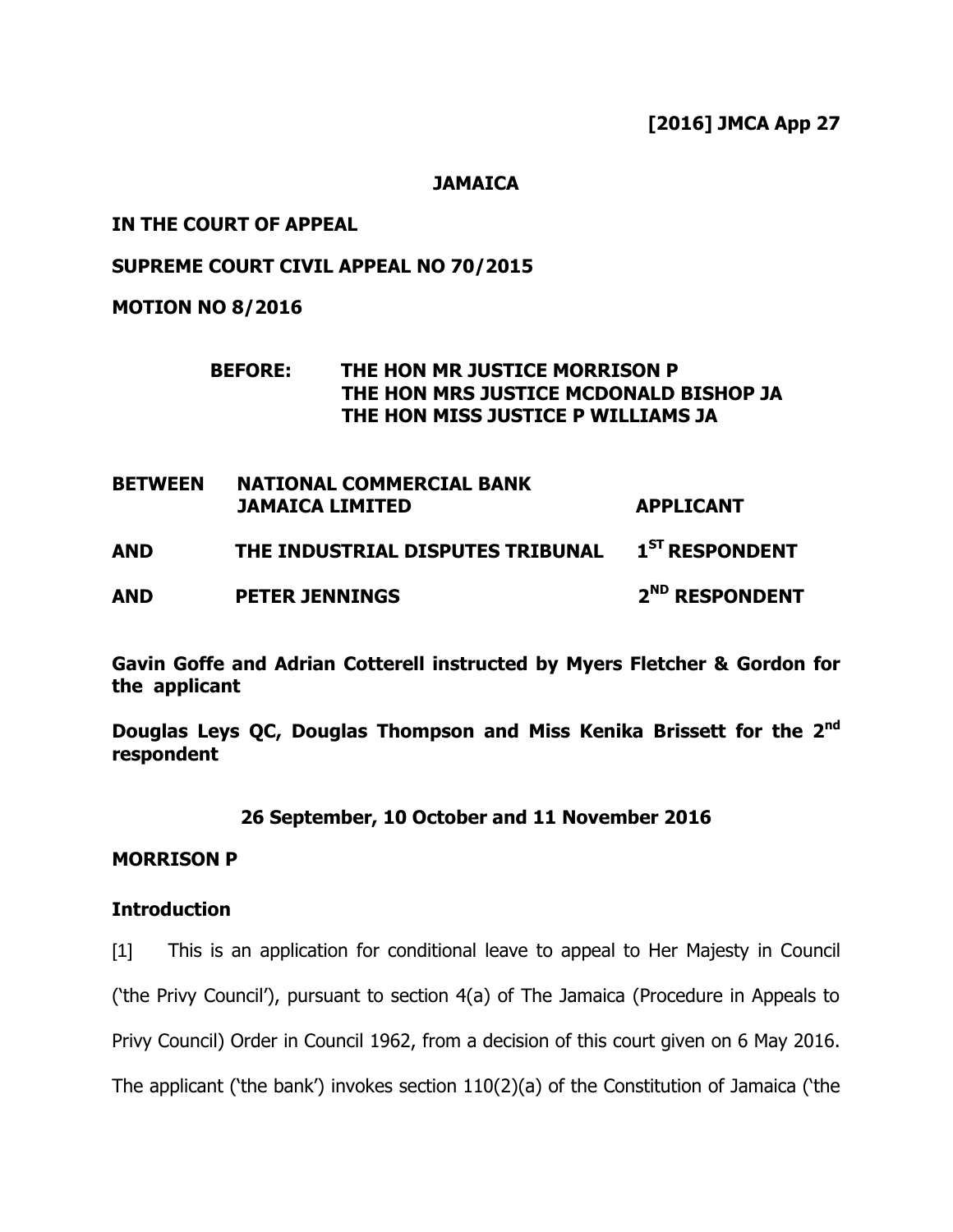Constitution"), which provides that an appeal shall lie to the Privy Council from decisions of the Court of Appeal in any civil proceedings, with the leave of the Court of Appeal, "where in the opinion of the [court] the question involved in the appeal is one that, by reason of its great general or public importance or otherwise, ought to be submitted to Her Majesty in Council ...".

[2] In opposing the application, the  $2^{nd}$  respondent ('Mr Jennings') contends that the proposed appeal involves no question of either great general or public importance and that the application ought to be refused. The single issue which arises on this application is therefore whether the criterion of "great general or public importance or otherwise" has been made out in this case.

[3] As will presently emerge, the matter arises out of Mr Jennings" dismissal from the service of the bank; his subsequent successful challenge to the dismissal before the 1<sup>st</sup> respondent ("the IDT"); and the bank"s so far unsuccessful attempt to overturn the decision of the IDT, by way of, in the first place, an application for leave to apply for judicial review of its decision. At the outset of the hearing of the current application, the court was advised by way of a letter from the Director of State Proceedings dated 23 September 2016 that the IDT "takes no position on the application ... and will take no further part in this matter".

### **The factual background**

[4] The bank operates a network of commercial banking branches in locations across Jamaica. Mr Jennings was employed to the bank for over 30 years and was at the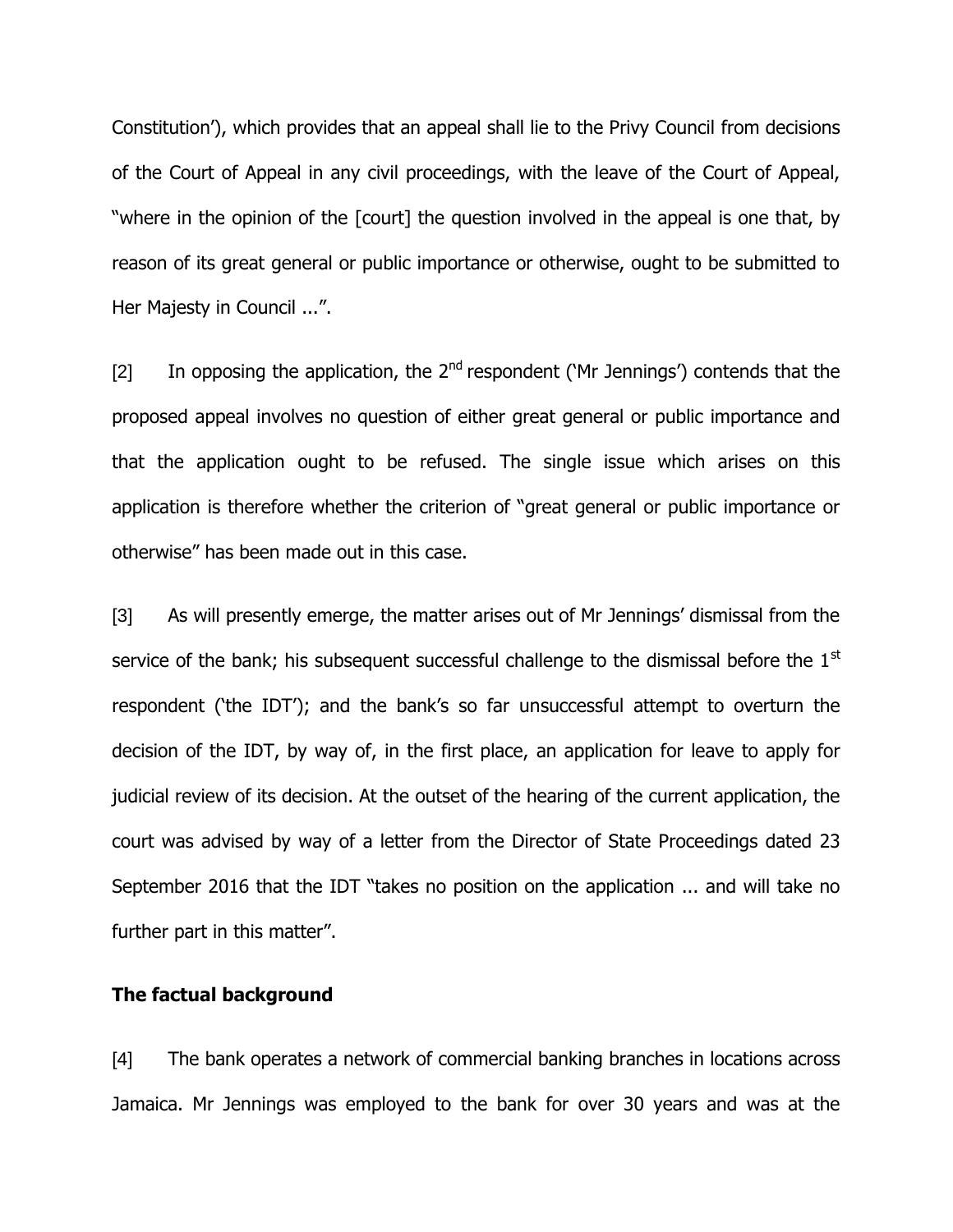material time the manager of its Saint James Street branch in Montego Bay. In November 2012, as a result of an internal investigation conducted by the bank with respect to a number of delinquent or non-performing loans which had been approved by Mr Jennings as branch manager, Mr Jennings was charged with misconduct and or neglect. It was said that these loans had been approved by him without any or sufficient prior due diligence in keeping the bank's policies and risk management criteria.

[5] Mr Jennings was first made aware of these charges, by way of a letter signed by a senior officer of the bank, on 5 November 2012. On the following day, the bank constituted a disciplinary panel to consider them. The panel comprised the same senior officer of the bank who had signed the letter proffering the charges against Mr Jennings, and another senior staff member of the bank. Mr Jennings was not represented at this hearing. Having heard Mr Jennings" responses to the charges against him, the panel concluded that they had been made out and, at a subsequent meeting on 19 November 2012, Mr Jennings was advised of the bank"s decision to terminate his employment. Mr Jennings immediately appealed against this decision and the appeal was scheduled for 29 November 2012, before the deputy group managing director of the bank. Mr Jennings was told that, while he could be represented at the appeal by an employee of the bank, he could not have an attorney-at-law of his choice present. In the result, Mr Jennings did not attend the hearing of the appeal and it proceeded in his absence. The appeal was dismissed and the decision of the disciplinary panel was confirmed.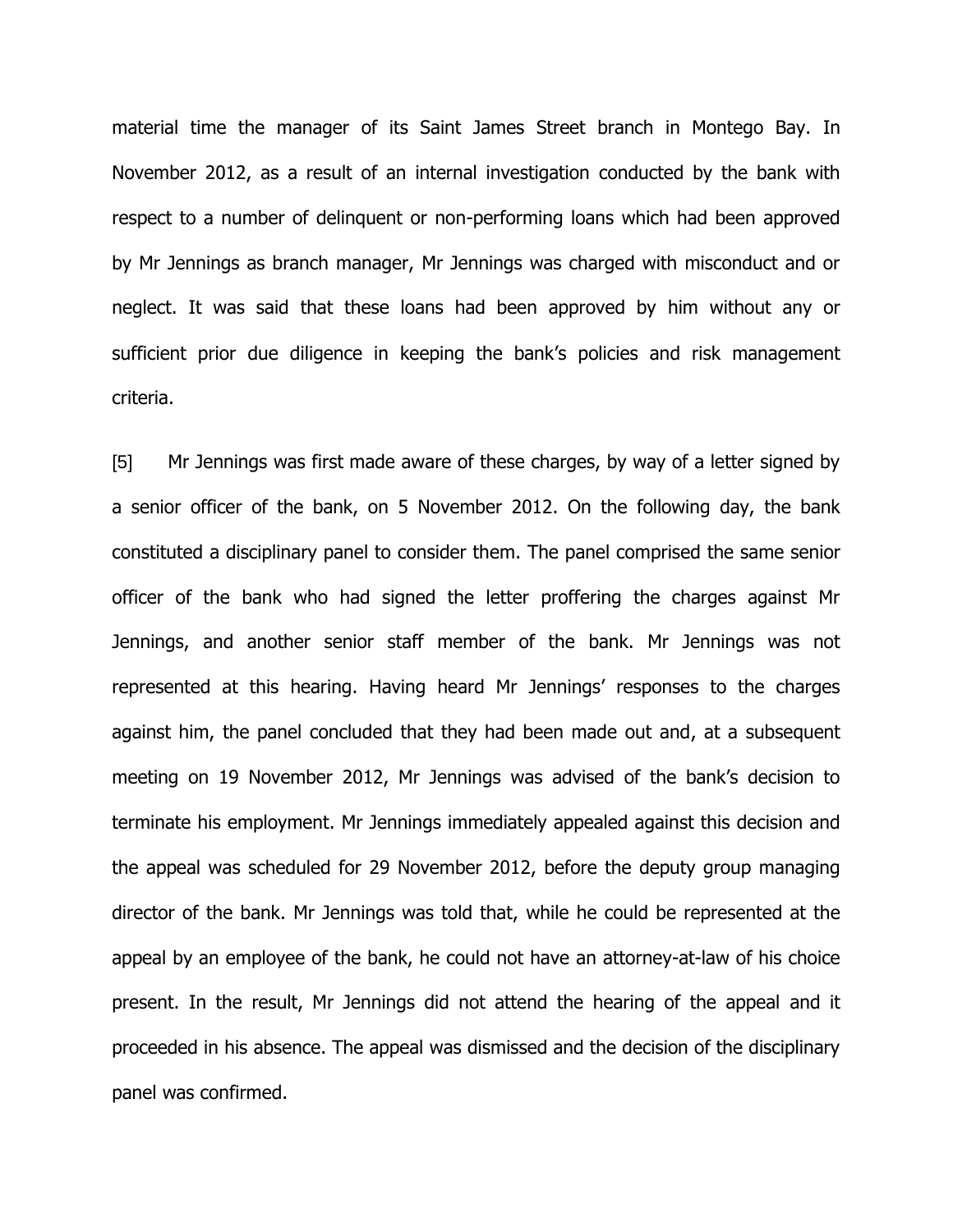### **The IDT's award**

[6] Mr Jennings disputed the termination of his employment and the dispute was referred by the Honourable Minister of Labour and Social Security to the IDT, "for settlement", pursuant to section 11A(1)(a)(i) of the Labour Relations and Industrial Disputes Act ('the LRIDA'). By its award made on 28 April 2015, the IDT found that the termination of Mr Jennings" employment by the bank was unjustified. Accordingly, pursuant to section 12(5)(c)(iii) of the LRIDA, the IDT ordered Mr Jennings' reinstatement with payment of full emoluments, from the date of termination to the date of reinstatement. Alternatively, upon failure to comply with the order for reinstatement, the bank was ordered to compensate Mr Jennings in the amount equivalent to 220 weeks total emoluments at the current rate.

[7] In arriving at this conclusion, the IDT considered, firstly, that it had not been established that Mr Jennings had been negligent, committed fraud or benefitted from the questionable loans in any way. As regards the question of negligence, the IDT applied a definition of gross negligence connoting a deliberate neglect of duty and considered that, "[w]hile there is clear evidence that less than adequate due diligence was applied in each of the questionable loans there is no evidence that this was a deliberate act on the part of anyone" (see page 15 of the IDT"s award dated 28 April 2015). (As will shortly be seen, this court subsequently took the view that, in applying this definition of gross negligence, the IDT fell into error - see paras [11]-[12] below.)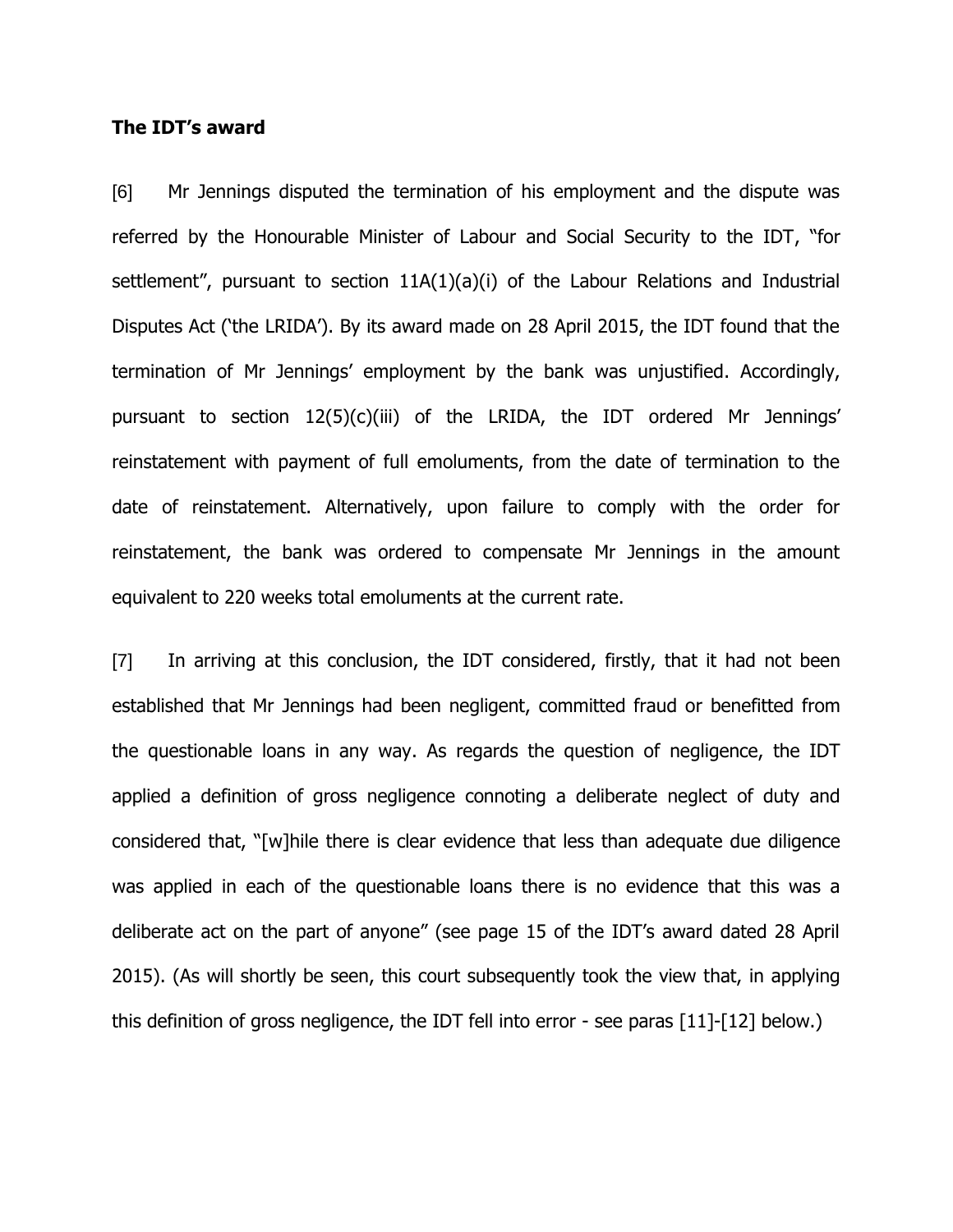[8] Secondly, the IDT considered that the bank had failed to observe the rules of natural justice in relation to Mr Jennings" dismissal, in that (i) he had been denied the right to representation by his attorney-at-law; (ii) the procedure which had been adopted to consider the charges against him had not been managed by persons who were fair and objective, but rather by persons who were part of the institution, that is, the bank, which brought the charges against him; and (iii) he had not been advised of the charges against him well in advance of any hearing, so as to enable him to understand them and to seek such legal representation or assistance as he might have considered necessary in the circumstances.

### **The court proceedings**

[9] Section  $12(4)(c)$  of the LRIDA provides that an award of the IDT "shall be final and conclusive ... except on a point of law". The bank sought leave, pursuant to rule 56.3(1) of the Civil Procedure Rules 2002 ("the CPR"), to apply for judicial review of the IDT"s decision. The application was heard and refused by Sykes J, who applied the now well-known test for the grant of leave laid down by the Privy Council in **Sharma v Browne-Antoine** (2006) 69 WIR 379, 387-388, that is, that "...the court will refuse leave to claim judicial review unless satisfied that there is an arguable ground for judicial review having a realistic prospect of success and not subject to a discretionary bar such as delay or alternative remedy ..." Accordingly, Sykes J observed (at para. [2] of his judgment), "... if the prospects of success are highly unrealistic then leave ought to be refused".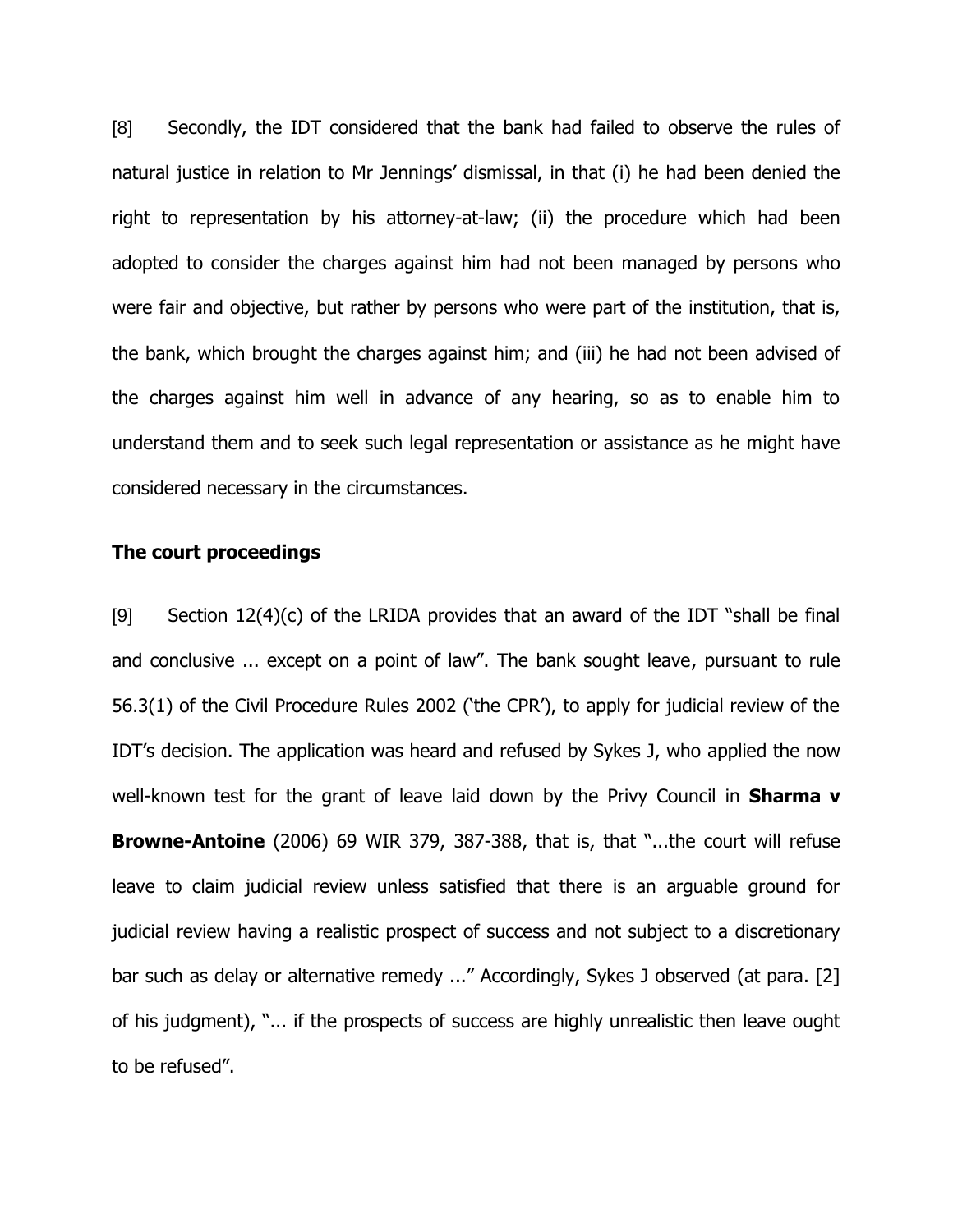[10] Sykes J then went on to canvas in some detail the reasons for the enactment of the LRIDA, what it was intended to do and what the IDT was authorised to do when settling disputes. Among other things, Sykes J referred to the statement by Rattray P in **Hotel Four Seasons Ltd v The National Workers Union** (1985) 22 JLR 201, 304, that the IDT is "vested with the jurisdiction relating to the settlement of disputes completely at variance with basic common law concepts, with remedies including reinstatement for unjustifiable dismissal which were never available at common law and within a statutory regime constructed with concepts of fairness, reasonableness, cooperation and human relationships never contemplated by the common law". Citing more recent authority from this court, Sykes J also referred to **The Industrial Disputes Tribunal v University of Technology Jamaica and another** [2012] JMCA Civ 46, to make the point that this decision "has now closed off any further argument around the point of whether the court can interfere with the IDT"s findings and conclusions once there is available evidence to support the view".<sup>1</sup> In the instant case, Sykes J considered (at para. [44]) that "... the application for leave in this case is really about the [IDT's] findings of fact and conclusions drawn from those findings ... there is no basis for judicial review because no law is involved". In the result, the learned judge held in disposing of the application for leave to apply for judicial review

 $\overline{a}$ 

 $1$  During the hearing of this application, we were told that an appeal to the Privy Council in this case is now fixed for hearing on 24 January 2017.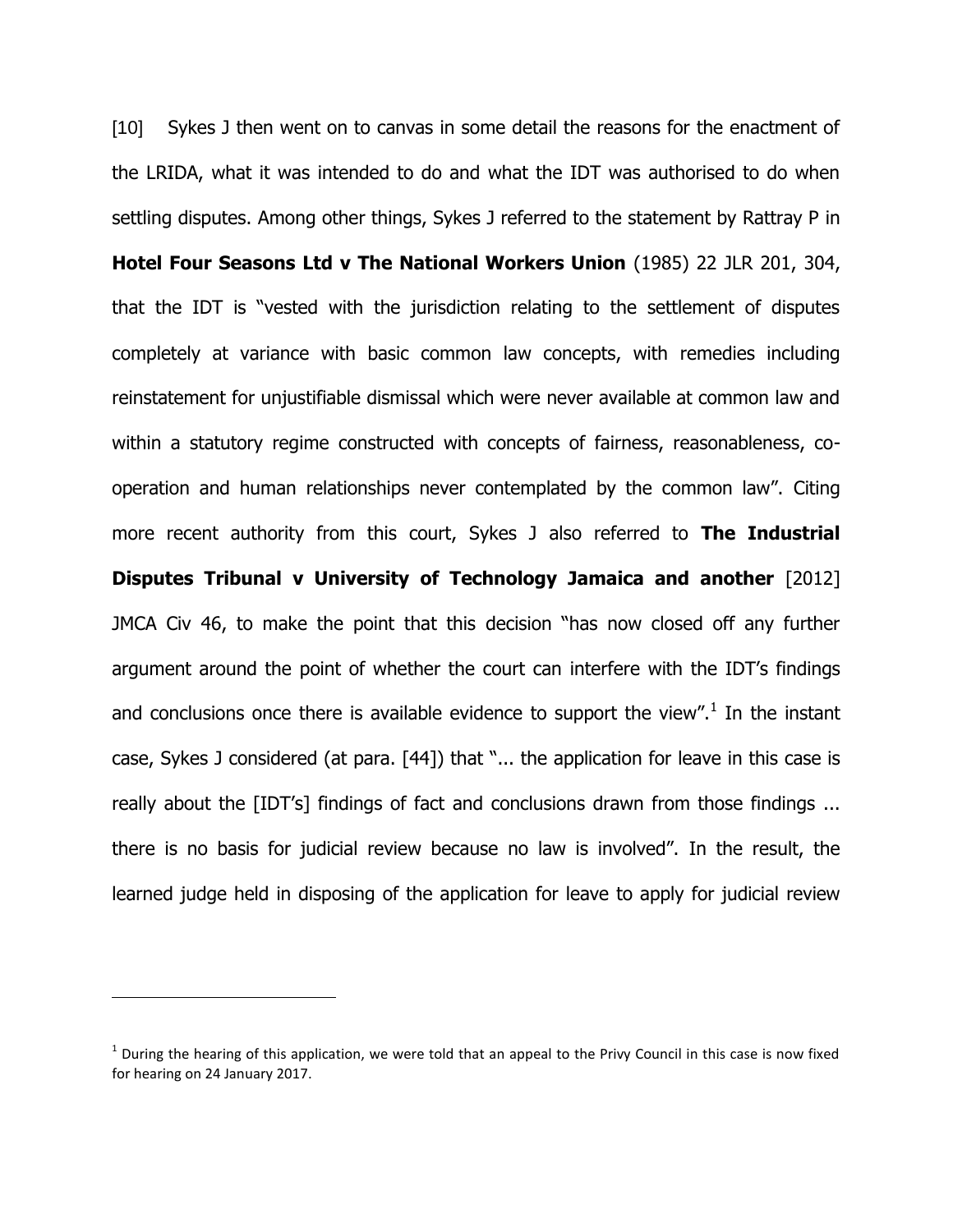(at para. [65]) that there was "no realistic prospect of success in light of how the jurisprudence has developed and where it now is".

[11] The bank's appeal against Sykes J's decision was dismissed by this court. Although some aspects of the reasons given by Brooks JA and Sinclair-Haynes JA, with whom P Williams JA (Ag) (as she then was) agreed, were not on all fours with those given by Sykes J, I take the following statement by Brooks JA (at paras [5]-[9]) as a fair summary of the court's overall conclusion in disposing of the bank's appeal:

> "[5] The IDT in its terms of reference was asked to "determine and settle the dispute between [the bank] on the one hand and Mr. Peter Jennings on the other hand over the termination of his employment'. It did just that.

> [6] It may be that it took a controversial, if even incorrect, position on the issue of what constituted gross negligence, which was an issue of law. I agree with the reasoning, however, that the flaw was not determinative of the question of whether it was arguable in law, that its decision should be overturned. It is my view that the larger picture of the IDT"s review of the situation leading to Mr Jennings" dismissal was more important in the context of whether judicial review was appropriate.

> [7] As has been pointed out by Sinclair-Haynes JA, the courts have consistently taken the view that they will not likely disturb the findings of a tribunal, which has been constituted to hear particular types of matters. The courts will generally defer to the tribunal's greater expertise and experience in that area. The IDT is such a tribunal. ...

> [8] In this case, [the bank] summoned Mr Jennings to a disciplinary hearing from which he stood the chance of losing his employment and, as a 33 year banker, his career. The IDT examined the circumstances leading to Mr Jennings" dismissal and found that he was unjustly treated. In its review of those circumstances, it found that he was not given enough time to prepare to meet the case against him.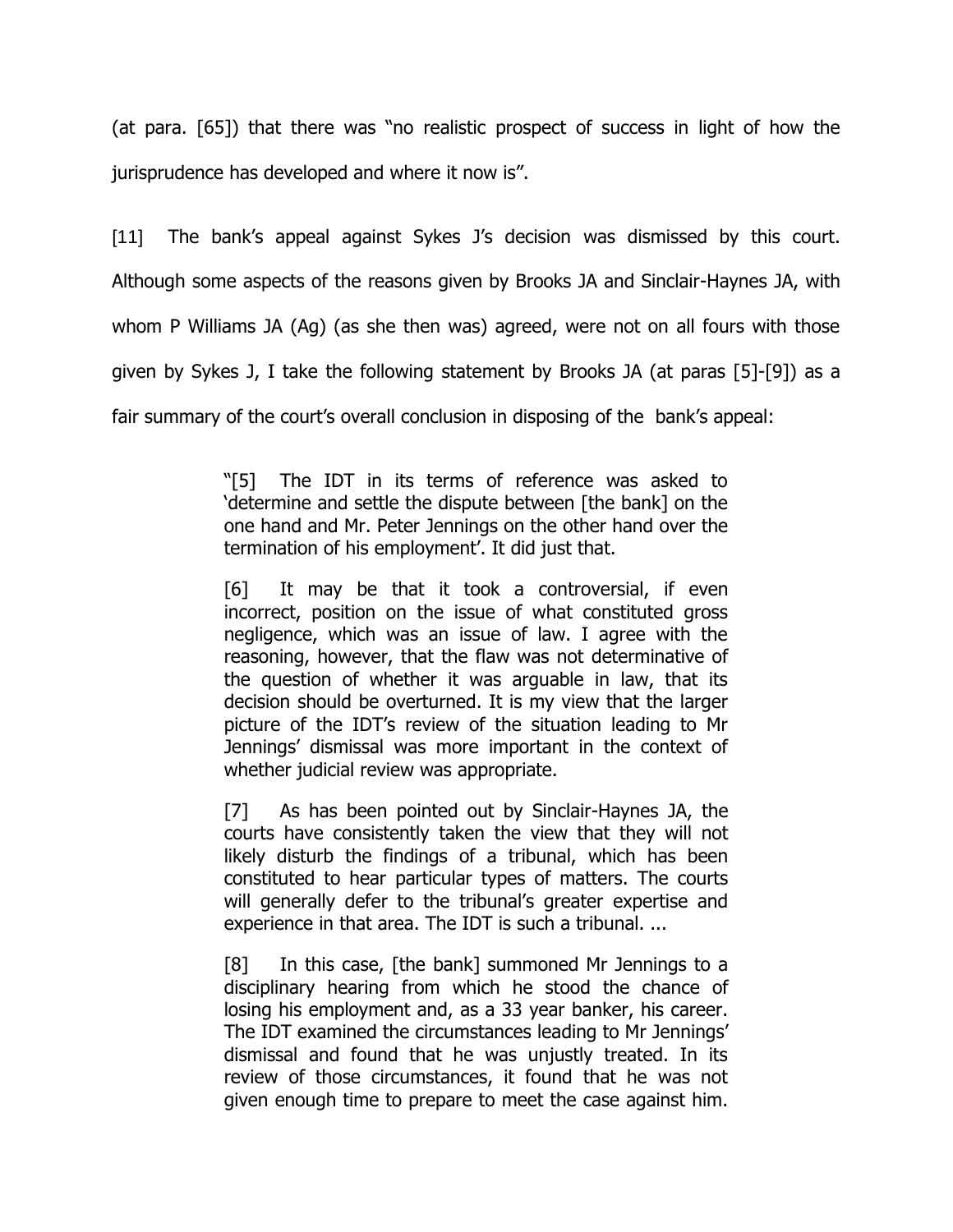It found that the person who had drafted the charges, which he was to face at the hearing, constituted the tribunal which was to make the decision at the hearing. It further found that he was deprived of legal representation at that hearing and at the appeal from the decision of that hearing. All those issues spoke clearly to the issue of fairness in the context of the case.

[9] There was evidence from which the IDT could have made those findings of fact. It was entitled, from its mandate and experience, to conclude that he had been unfairly treated and that his dismissal was unjustifiable. A court should not interfere with such a finding. In those circumstances, judicial review was inappropriate. I agree that the application for judicial review ought to have been refused and that Sykes J was correct to have done so. I would dismiss the appeal."

[12] For her part, Sinclair-Haynes JA, with whom Brooks JA also agreed, considered (at para. [138]) that, "although the IDT was patently wrong in its definition of gross negligence, the IDT was called upon, not to determine whether Mr Jennings was grossly negligent, but rather its task was to determine whether in all the circumstances the termination of [his] employment was justifiable". Further, that –

> "[139] In considering the question before it, the IDT was not constrained by rules of court and technicalities of court proceedings. Section 20 of the LRIDA confers upon the IDT the power to "regulate their procedure and proceedings as they think fit.""

[13] Sinclair-Haynes JA ended her judgment by drawing attention (at para. [140]) to Donaldson LJ"s observation in **Union of Construction, Allied Trades and Technicians v Brain** [1981] IRLR 224, 227, in reference to the English equivalent of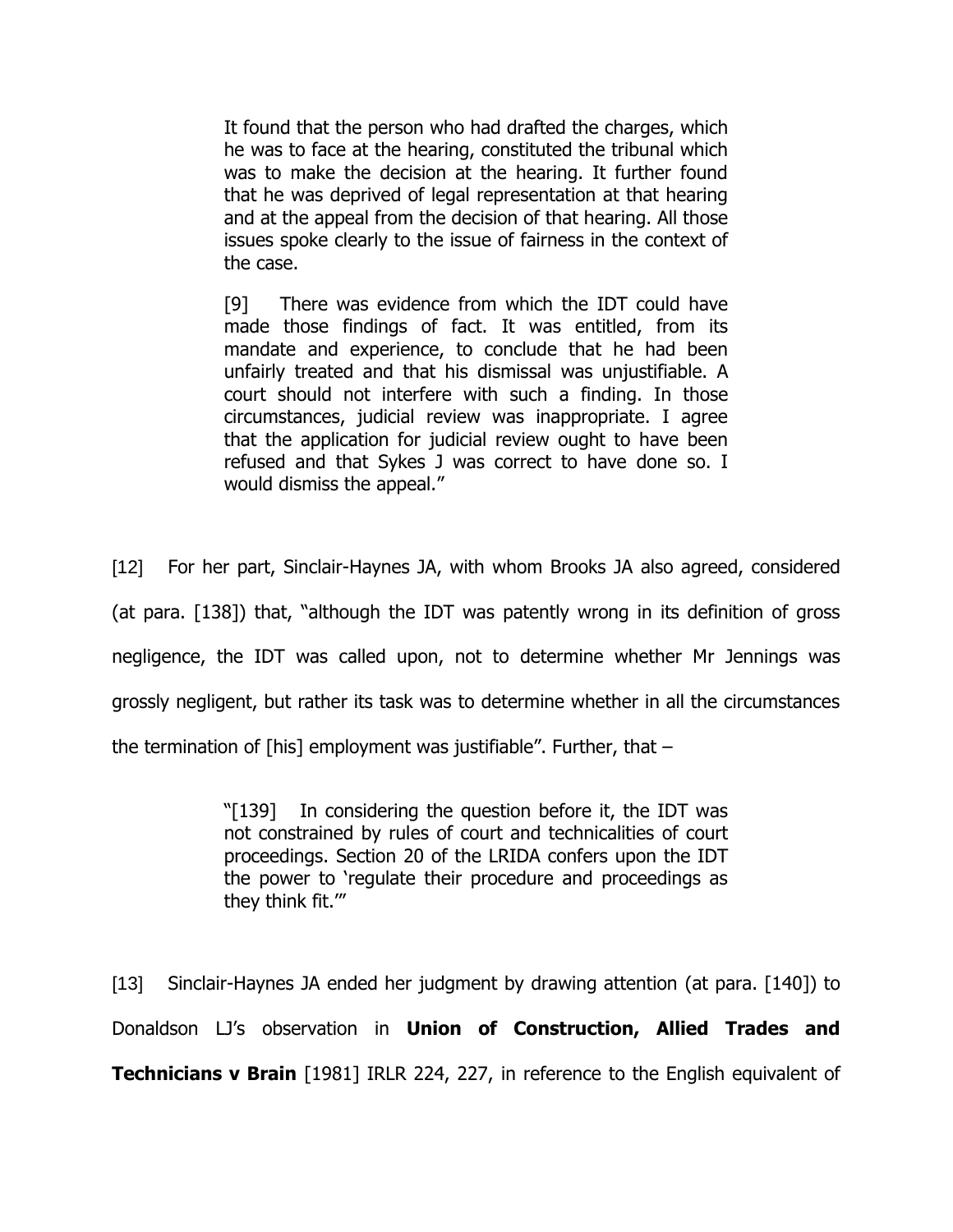the IDT, that "... where Parliament has given to the tribunal so wide a discretion ... appellate courts should be very slow indeed to find that the tribunal has erred in law...". Accordingly, Sinclair-Haynes JA concluded:

> "The IDT rightly considered the appropriate factors in arriving at its decision that Mr Jennings was unfairly dismissed. Given its jurisdictional latitude, it was within its purview, in determining whether Mr Jennings [sic] dismissal was justifiable to consider the issues which it did."

[14] But, in the course of a full and detailed consideration of all the issues involved in the case, Sinclair Haynes JA also said a number of things which have particularly attracted the bank"s attention in making this application. I will return to some of them in a moment.

# **The basis of the application for conditional leave**

[15] In his affidavit sworn to on behalf of the bank on 26 May 2016 in support of the

application for conditional leave to appeal to the Privy Council, Mr Euton Cummings, an

assistant general manager of the bank, deponed as follows (at para. 31):

"NCB believes this appeal is of great general or public importance for the following reasons:

(1) If the judgment of this Court is not set aside, the IDT will have the power to itself determine whether any employee is negligent, irrespective of whether the employee's profession is governed by its own standards and best practices. This could include pilots, accountants, doctors, or even lawyers who have clearly defined standards and best practices that govern their respective professions. The IDT would be able to define negligence in the manner it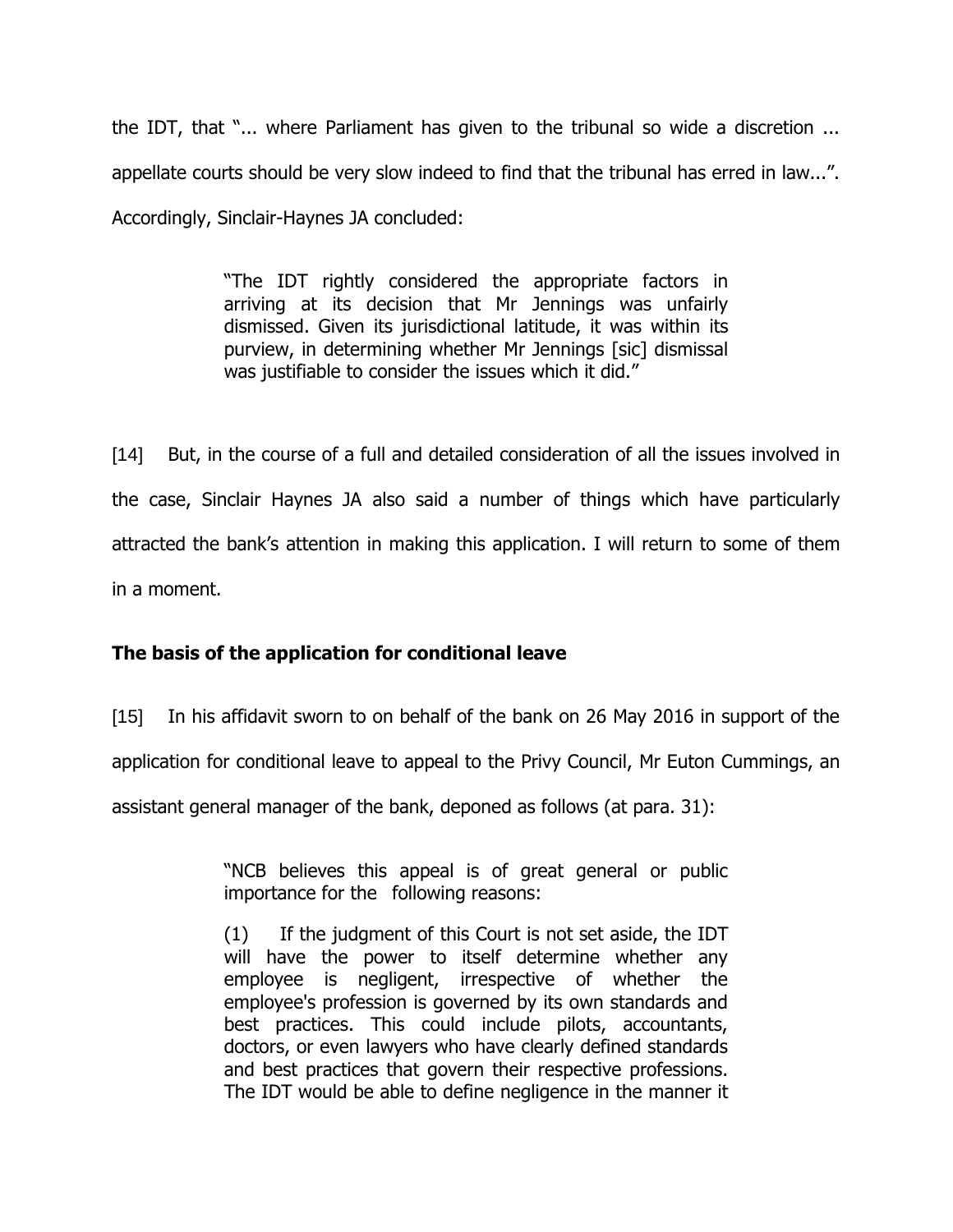sees fit and an error in its definition would not be open to review in any court as long as that was not the sole issue it had to determine;

(2) Unlike the Court, the IDT has the power to reinstate employees, which would mean that an employer could be required to reinstate an employee whom it considers to be negligent and/or unfit to carry out a function that affects the general public;

(3) The effect of the Appeal is that all domestic disciplinary panels must be comprised of external persons, which is wholly impractical and which is inconsistent with what the Labour Relations Code requires. It completely deprives every employer of the power to dismiss an employee without first referring the matter to an independent third party while the employer, seemingly, remains accountable for the results and process of the panel;

(4) The imposition of natural justice requirements and the standard of impartiality applicable to statutory tribunals will certainly affect all private Jamaican employers. Specifically, the IDT's award which was upheld by this Court has the effect of imposing natural justice principles on private employers as if they were public bodies;

(5) Further, the practical effect of the ruling is to require private employers to allow employees legal representation at internal disciplinary hearings, although the hearings are neither judicial nor quasi-judicial, and regardless of whether such representation would involve information being disclosed to the employee's legal representative that cannot lawfully be provided to him/her;

(6) The Court of Appeal has effectively ruled that s. 12(4)(c) of the Labour Relations and Industrial Disputes Act which provides that Awards may be challenged "on a point of law' must be interpreted to mean 'on a point of law *affecting its jurisdiction*? This effectively modifies the statutory requirement and will certainly affect all employers and their ability to challenge Awards to the Judicial Review Court in the manner contemplated by the Act.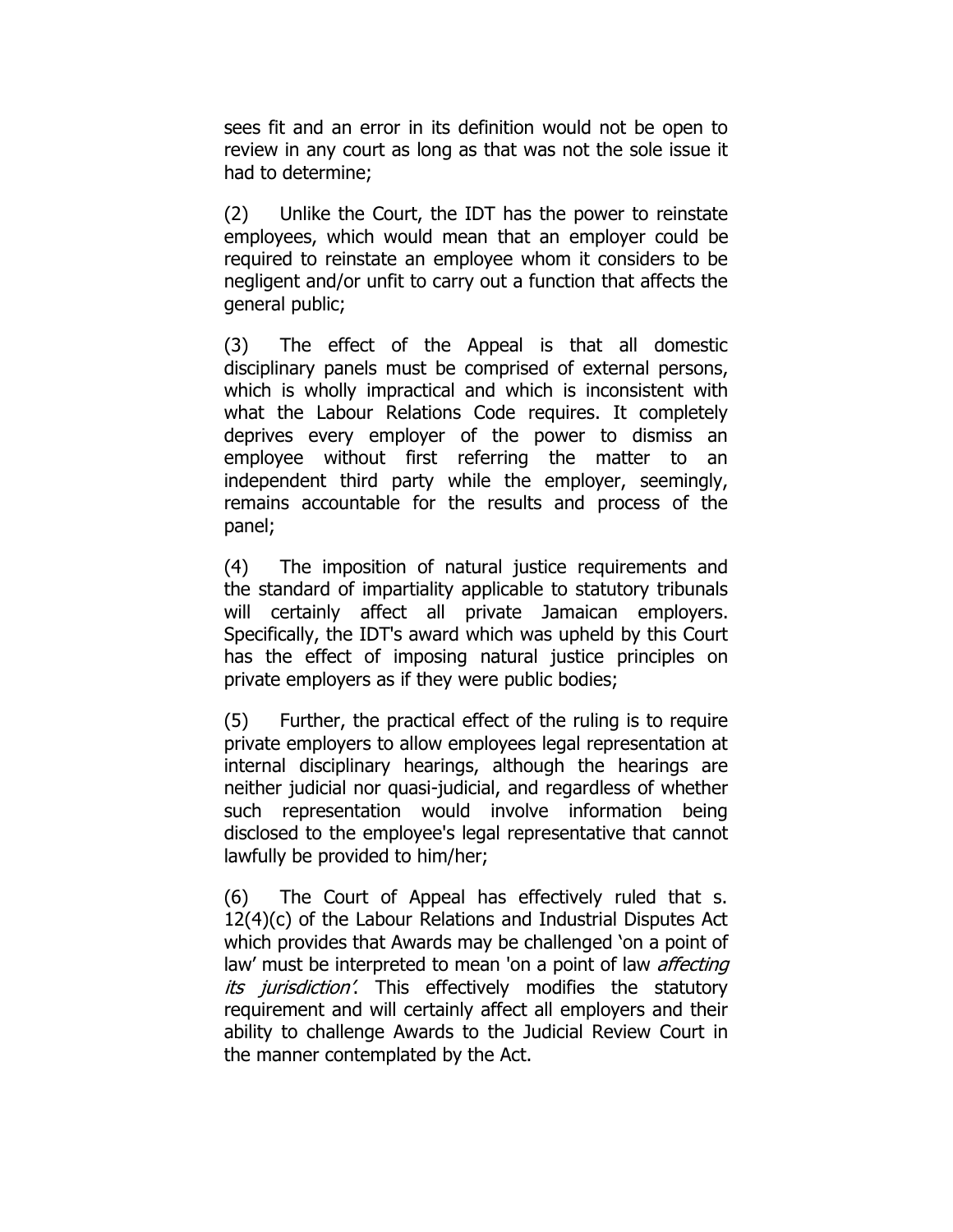(7) NCB is advised by its attorneys and verily believes that the Judicial Review Court has the power under the Civil Procedure Rules to remit an award of an inferior tribunal to that tribunal for reconsideration in circumstances where it finds that an error of law has been committed. This allows the tribunal to consider whether its overall conclusion would have been affected had it been guided by proper legal principles. When the Court finds errors of law, yet refuses leave to bring judicial review proceedings, it deprives the applicant of the benefit of a reconsideration of the matter in the light of proper legal principles.

(8) The Bank has been advised by its attorneys-at-law and verily believes that the Court of Appeal has effectively raised the standard required for applications for leave to bring judicial review proceedings. It is no longer sufficient to show an arguable case with a reasonable prospect of success. Instead, the leave judge must be satisfied that the inferior tribunal is completely wrong, or its decision is perverse before leave will be granted."

# **The submissions**

[16] Largely building on these statements in Mr Cummings" affidavit (which, as Mr Leys QC complained, I think with some justification, were far more argumentative than factual), Mr Goffe submitted that the following were the questions which, by reason of their great general or public importance or otherwise, ought to be submitted to the Privy Council:

> 1. Whether this court is properly and consistently applying the decision of the Privy Council in **Sharma v Browne-Antoine**? This question arises out of Sinclair Haynes JA's observation (at para. [51]), having noted the grounds put forward by the bank before Sykes J in its application to apply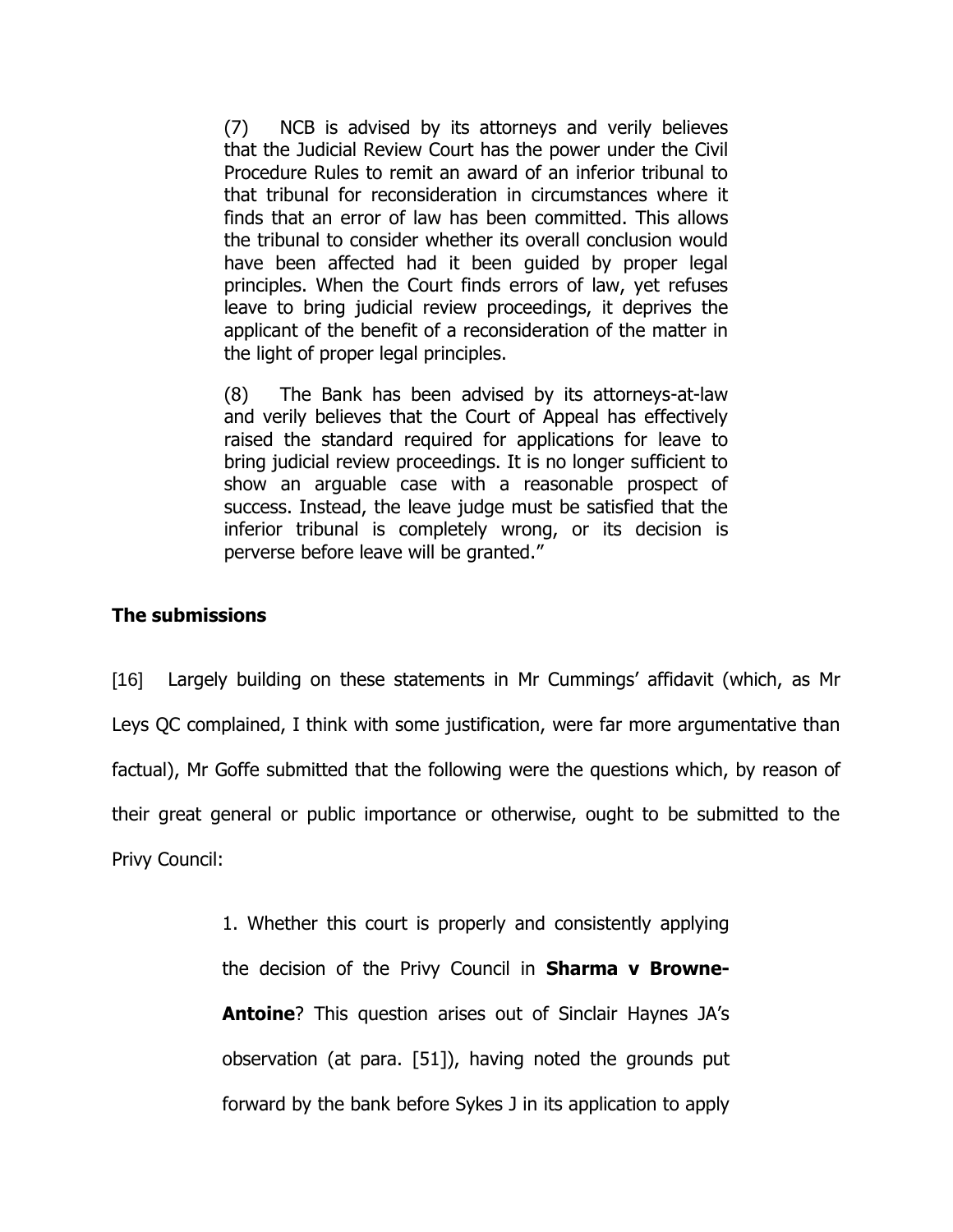for judicial review, that "[i]t is therefore necessary to examine whether the IDT made errors of law and if it did, whether such errors of law amounted to arguable grounds with realistic prospect [sic] of success". The role of the judge at the leave stage, Mr Goffe submitted, is simply to determine arguability, rather than to determine whether errors of law were in fact made, since, as Lord Wilberforce observed in the well known case of **Inland Revenue Commissioners v National Federation of Self-Employed and Small Businesses Ltd** [1982] AC 617, 644, "[t]he discretion that the court is exercising this stage is not the same as that which it is called upon the exercise when all the evidence is in and the matter has been fully argued at the hearing of the application".

2. Whether the phrase "on a point of law" in section 12(4)(c) of LRIDA should be interpreted to mean "on a point of law going to the IDT"s jurisdiction"? This question arises out of Sinclair Haynes JA statement (at para. [61]) that "there exists a distinction between errors of law that go to jurisdiction and those which do not", before concluding (at para. [65]) that a mistake made by the IDT in respect of the definition of gross negligence "was not one which affected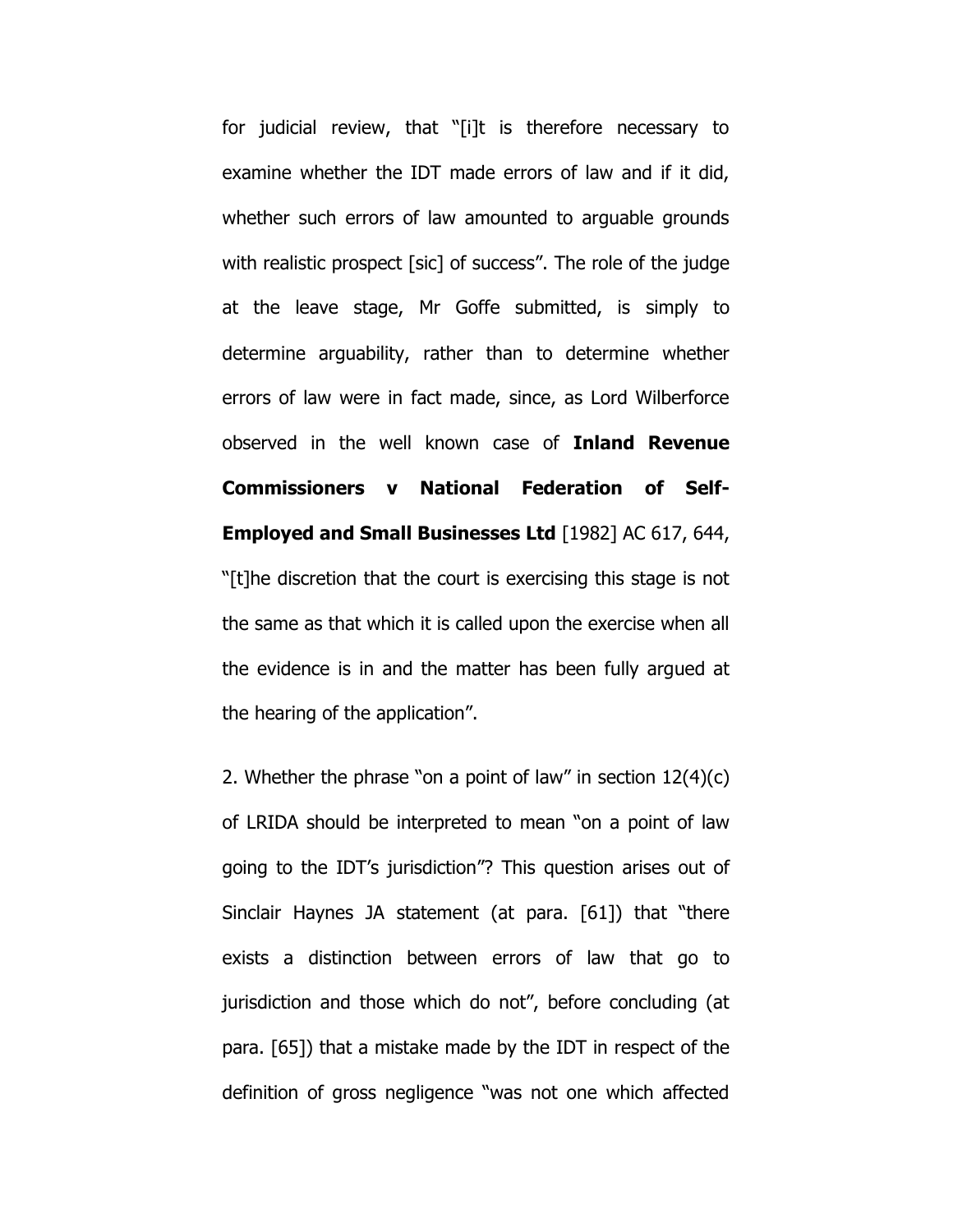[its] jurisdiction". Ever since the landmark decision of the House of Lords in **Anisminic Ltd v Foreign Compensation Commission** [1969] 2 AC 147, it was submitted, all errors of law are now reviewable by the court.

3. Whether the phrase "on a point of law" insection 12(4)(c) of the LRIDA should be interpreted to mean "on the sole point of law" or "on a point of law which affects the decision"? The basis of this question is Sinclair-Haynes JA"s observation (at para. [64]) that "[t]he IDT was ... called upon to determine and settle the dispute between the parties in respect of the termination of Mr Jennings' employment which involved many issues. The issue of negligence was an important consideration, but not the sole factor for the IDT"s consideration". There is no basis, it was submitted, particularly at the leave stage, for the court to say that the error of law committed by the IDT on the negligence issue did not, or could not reasonably have affected its decision.

4. Whether it is a part of the IDT"s function to determine whether a member of a profession that is governed by its own standards and best practices is negligent or not? On this question, Mr Goffe submitted that the IDT ought not to have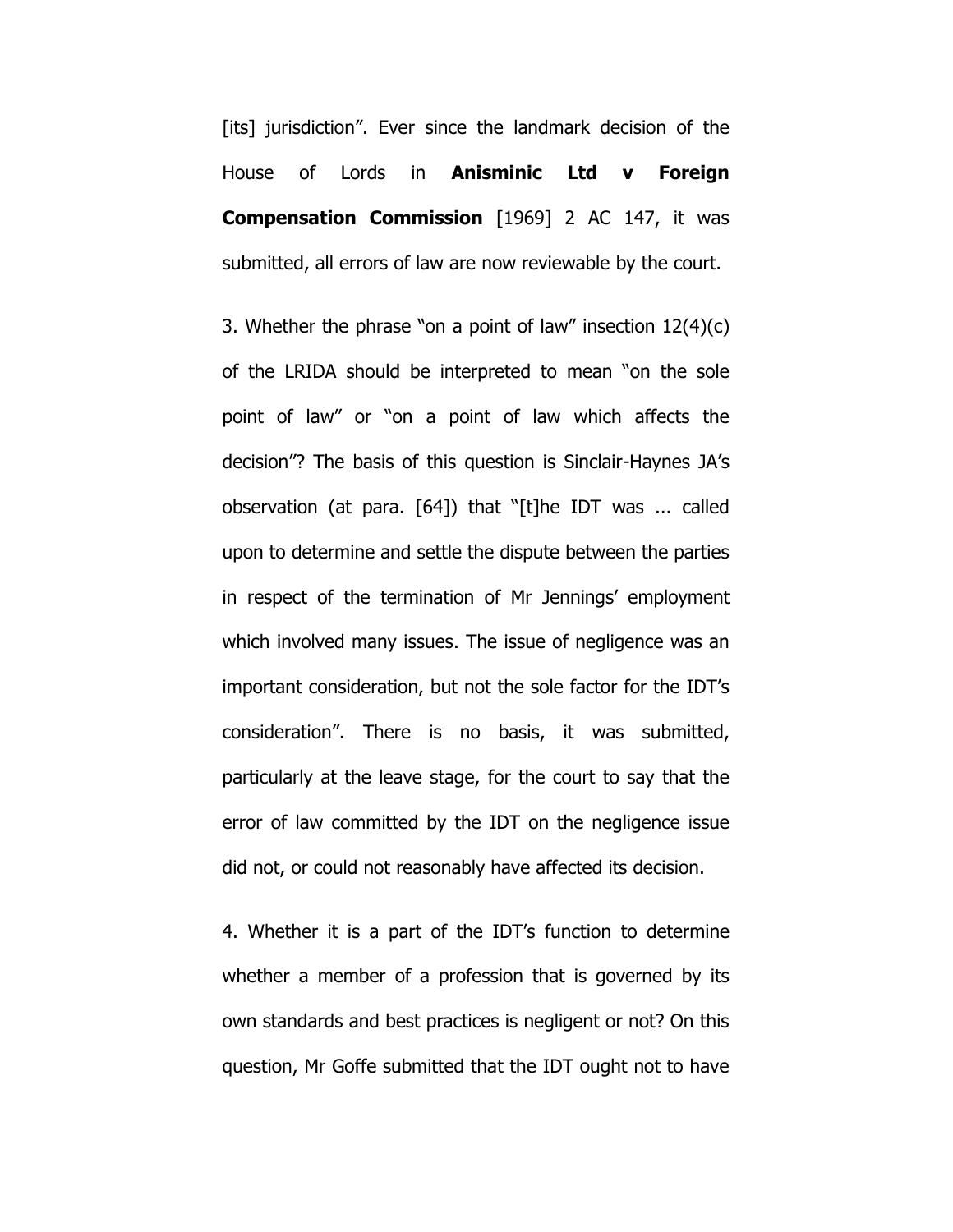ignored the uncontroverted evidence from an experienced banker that Mr Jennings" actions were inconsistent with the standards and best practices of the banking profession. Mr Goffe further submitted that this was not an issue in respect of which, as Sinclair Haynes JA held (at para. [93]), "the finding of the IDT ought not to be interfered with lightly, as industrial tribunals have tremendous knowledge and proficiency in these matters, which the court lacks".

5. How can an employer conduct an internal disciplinary hearing as provided for in the Labour Relations Code ("the Code") if none of its employees is allowed to sit on the disciplinary panel? This question arises out of Sinclair-Haynes JA"s observation (at para. [91]) that the IDT"s finding, that "... the [disciplinary] procedure should show impartiality and be presided over and/or managed by persons who will be fair and objective, and certainly not a part of the institution which is making the accusation or bringing the charges against the accused", could not be considered perverse. Mr Goffe submitted, to the contrary, that the IDT ruling was irreconcilable with the Code and that "[t]he IDT"s recent insistence on having internal disciplinary tribunals that can meet the standard of impartiality applicable to judicial bodies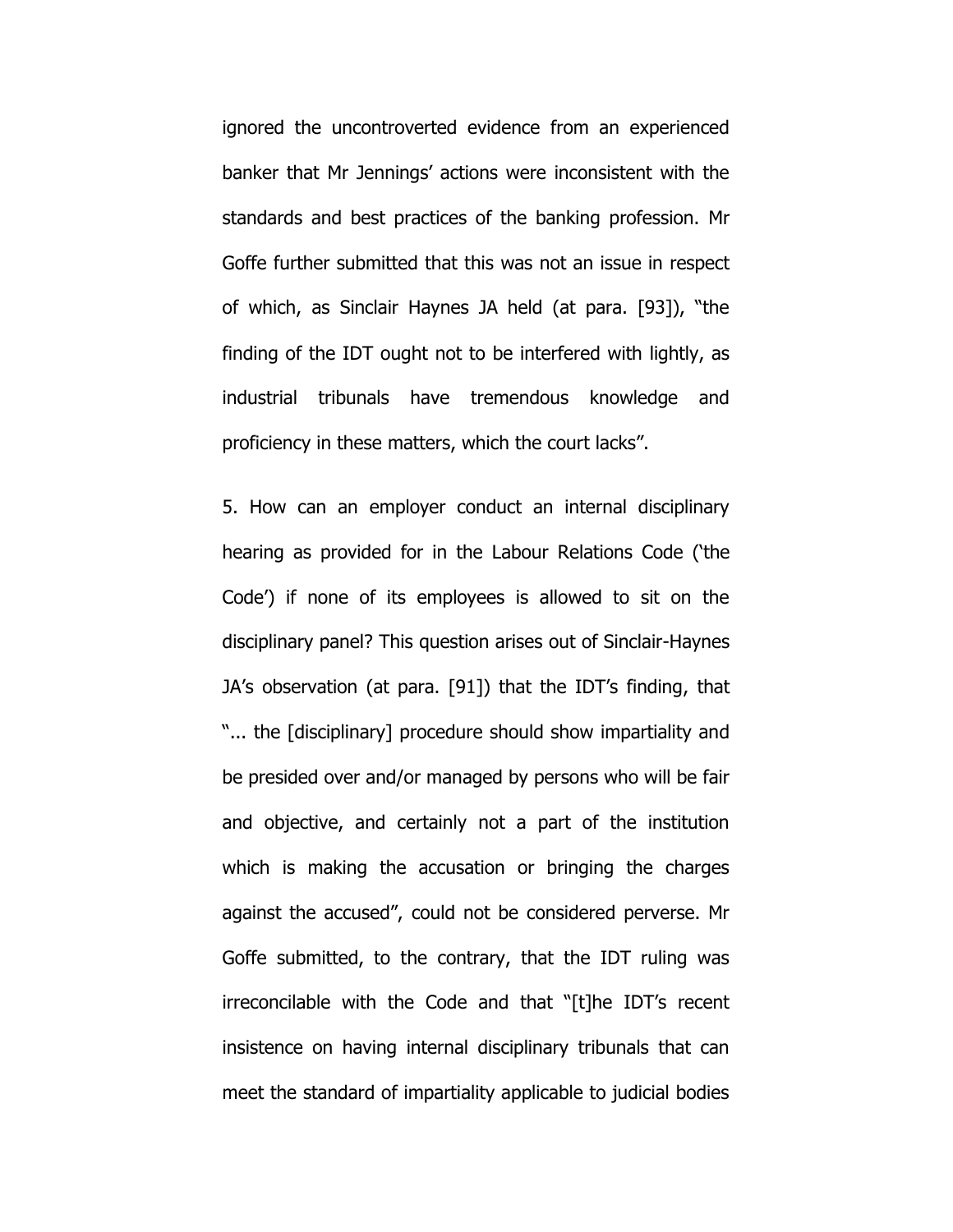or public bodies is arbitrary and deprives every employer of any discretion at all with respect to whether to dismiss an employee or not". This recent trend, it was further submitted, "has far-reaching implications for all employers who have been operating for years on the premise that internal disciplinary hearings are encouraged by the [Code]".

6. Whether all employers, regardless of size and resources, are required to uphold the same natural justice principles as public bodies? On this question, Mr Goffe points out that the term "natural justice" is nowhere mentioned in the LRIDA or the Code. On this basis, it was therefore submitted that the principles of natural justice being applied by the IDT, as illustrated by the instant case, go far beyond the scope of the Code and are more appropriate for public bodies than private institutions.

7. Whether Jamaican employees have a right to legal representation in disciplinary hearings where dismissal is a possible outcome? On this point, Mr Goffe relied on English decisions in which it has been held that employees do not have a right to legal representation in a domestic disciplinary hearing (for example, **R (On the application of G) v**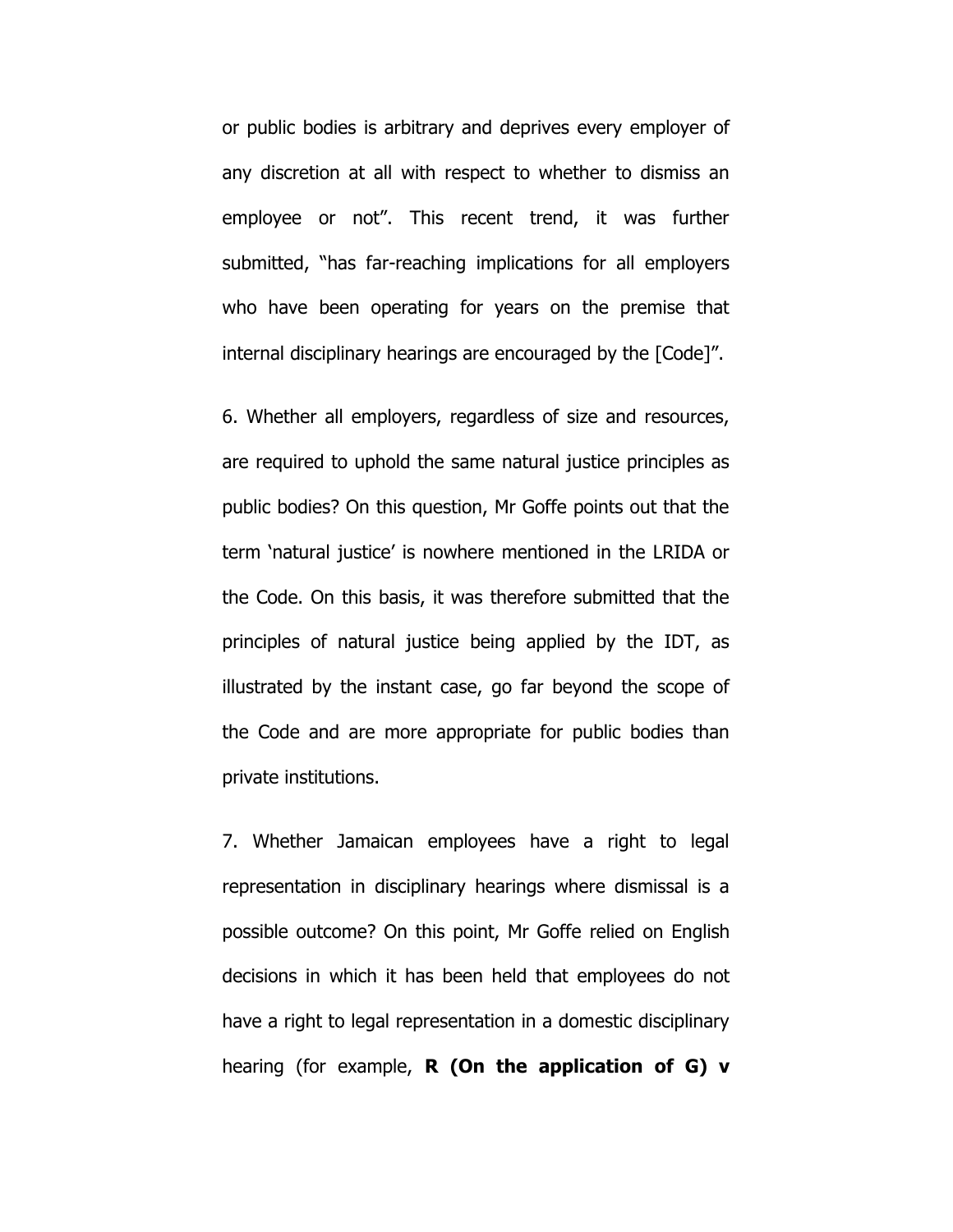**Governors of X School** [2011] UKSC 30); and that the right of legal representation is not a part of the *audi alteram* partem principle (for example, **In Re Hone and Another's Application** [1987] NI 160).

[17] Mr Goffe submitted that none of these questions is confined only to the bank, Mr Jennings or any peculiar or unusual circumstance of this case. Rather, it was submitted, they are all important questions, arising from the judgment of this court, and the answers to each of them "... will bring much needed clarity to what is now a very confused and often contradictory industrial relations landscape".

[18] In responding to these submissions, Mr Leys first took a jurisdictional point, contending that the bank"s application is covered by the rule in **Lane and Another v Esdaile and Another** [1891] AC 210 **(Lane v Esdaile)**, and that this court accordingly has no jurisdiction to grant leave to appeal to the Privy Council in this case. The rule in **Lane v Esdaile**, as set out in the headnote to the Law report, is that –

> "No appeal lies to [the House of Lords] from a refusal of the Court of Appeal to grant special leave to appeal from a judgment of the High Court in a case where the time limited ... for appealing has expired. Such a refusal is not an order or judgment of the Court of Appeal within the meaning of s. 3 of the Appellate Jurisdiction Act 1876."

[19] Mr Leys also drew attention to the decision of the Court of Appeal of Trinidad and Tobago in **Durity v Judicial and Legal Service Commission and Another** ("**Durity**") [1996] 2 LRC 451. In that case, an application for conditional leave to appeal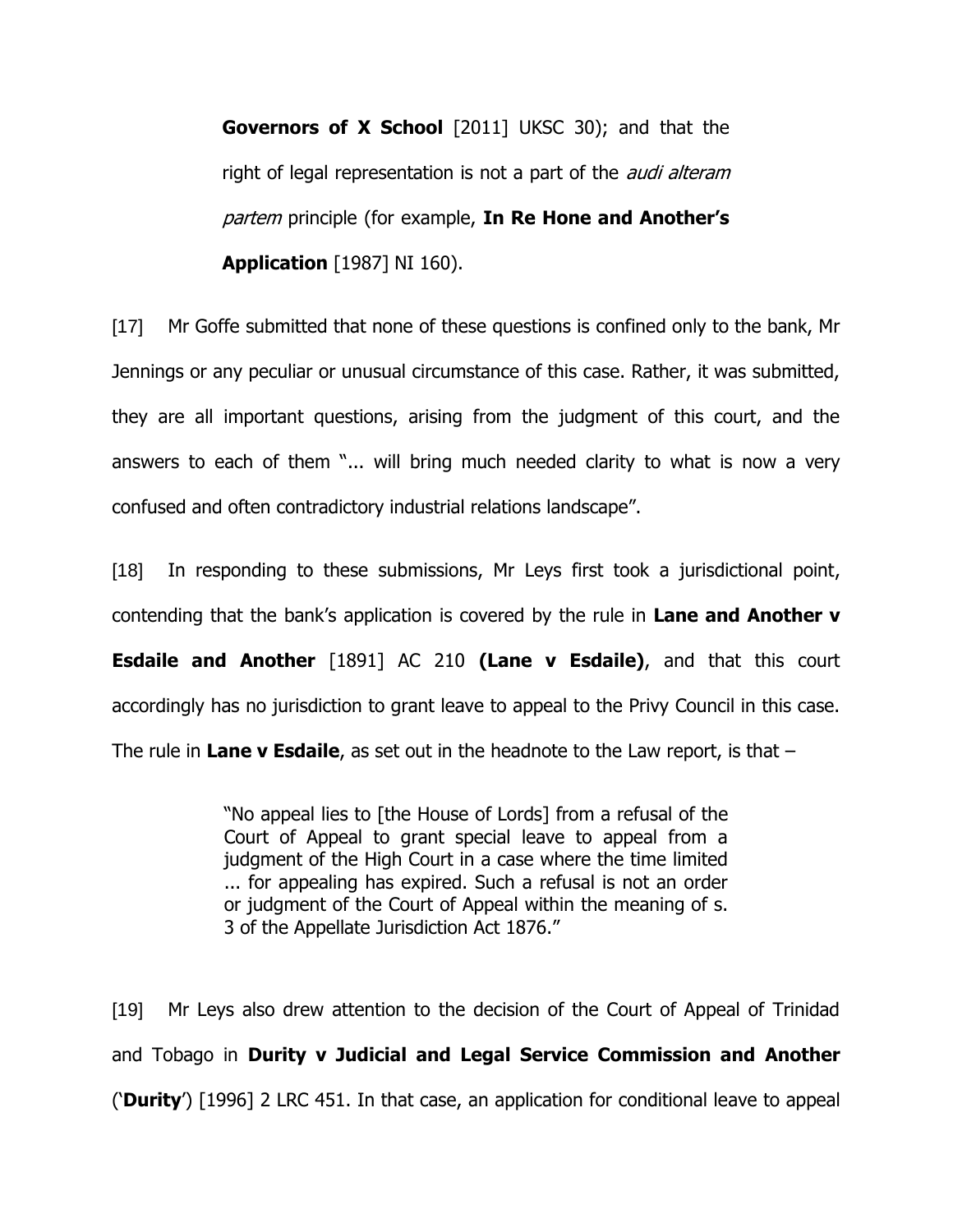to the Privy Council against a decision of the Court of Appeal refusing leave to apply for judicial review, under constitutional provisions identical to section 110(2)(a), was refused on the basis that the rule in **Lane v Esdaile** applied.

[20] Next, Mr Leys submitted, in the alternative, that the issues in the instant case do not go beyond the interest of the immediate parties to the case and that there is no general point of law which is of great or general public importance which requires the determination of the Privy Council. In this regard, Mr Leys referred to the decision of this court"s predecessor in **Vick Chemical Company v Cecil DeCordova and others**  (1948) 5 JLR 106, in which the court was concerned to apply rule 2(b) of the Order in Council dated 15 February 1909, which was in terms virtually identical to section 110(1)(a). In that case, speaking for the court, McGregor J said this (at page 109):

> "The principles which should guide the Court have been set out in a number of cases the latest of which is Khan Chinna v Markanda Kothan and Another [in which] Lord Buckmaster delivering the judgment of the Board said:–

> > "It was not enough that a difficult question of law arose, it must be an important question of law. Further, the question must be one not merely affecting the rights of the particular litigants, but one the decision of which would guide and bind others in their commercial and domestic relations."

In *Prince v Gagoon* ... Lord Fitzgerald said:-

"There is no great question of law or public interest involved in its decision that carries with it any after-consequences, nor is it clear that beyond the litigants there are any parties interested in it.""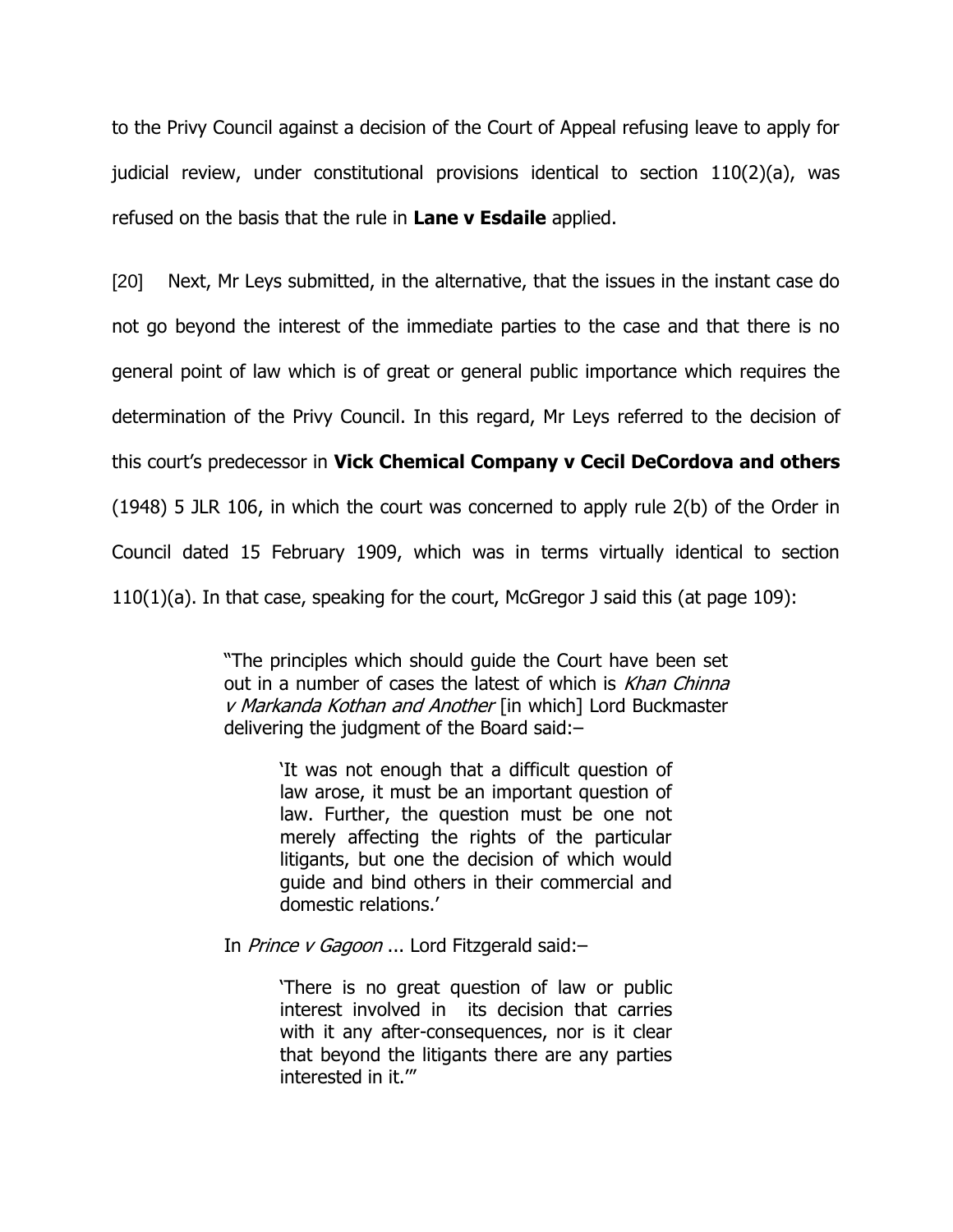[21] On this same point, we were also referred to the recent decision of this court in **Viralee Bailey-Latibeaudiere v The Minister of Finance and Planning and the Public Service and others** [2015] JMCA App 7, para. [34], in which Phillips JA reiterated her previous statement in **Georgette Scott v The General Legal Council** (SCCA No 118/2008, Motion No 15/2009, judgment delivered 18 December 2009), at page 9, on the proper approach to applications under section 110(1)(a):

> "... Firstly, there must be the identification of the question(s) involved: the question identified must arise from the judgment of the Court of Appeal, and must be a question, the answer to which is determinative of the appeal. Secondly, it must be demonstrated that the identified question is one of which it can be properly said, raises an issue(s) which require(s) debate before Her Majesty in Council. Thirdly, it is for the applicant to persuade the court that that question is of great general or public importance or otherwise. Obviously, if the question involved cannot be regarded as subject to serious debate, it cannot be considered one of great general or public importance."

[22] Mr Leys also referred to the matters to which Sykes J had drawn attention for the purpose of demonstrating the width of the mandate given to the IDT under the LRIDA in resolving labour disputes (see para. [6] above). In particular, Mr Leys relied on Bingham JA"s observation in **Village Resorts Ltd v IDT** (1998) 35 JLR 292, 321, that the contention that the IDT is bound to apply common law principles in coming to its decision "flies in the face of the requirement for the IDT to have regard to the conduct of both parties at the various stages of a reference to [it] in an endeavour to reach a settlement of the dispute".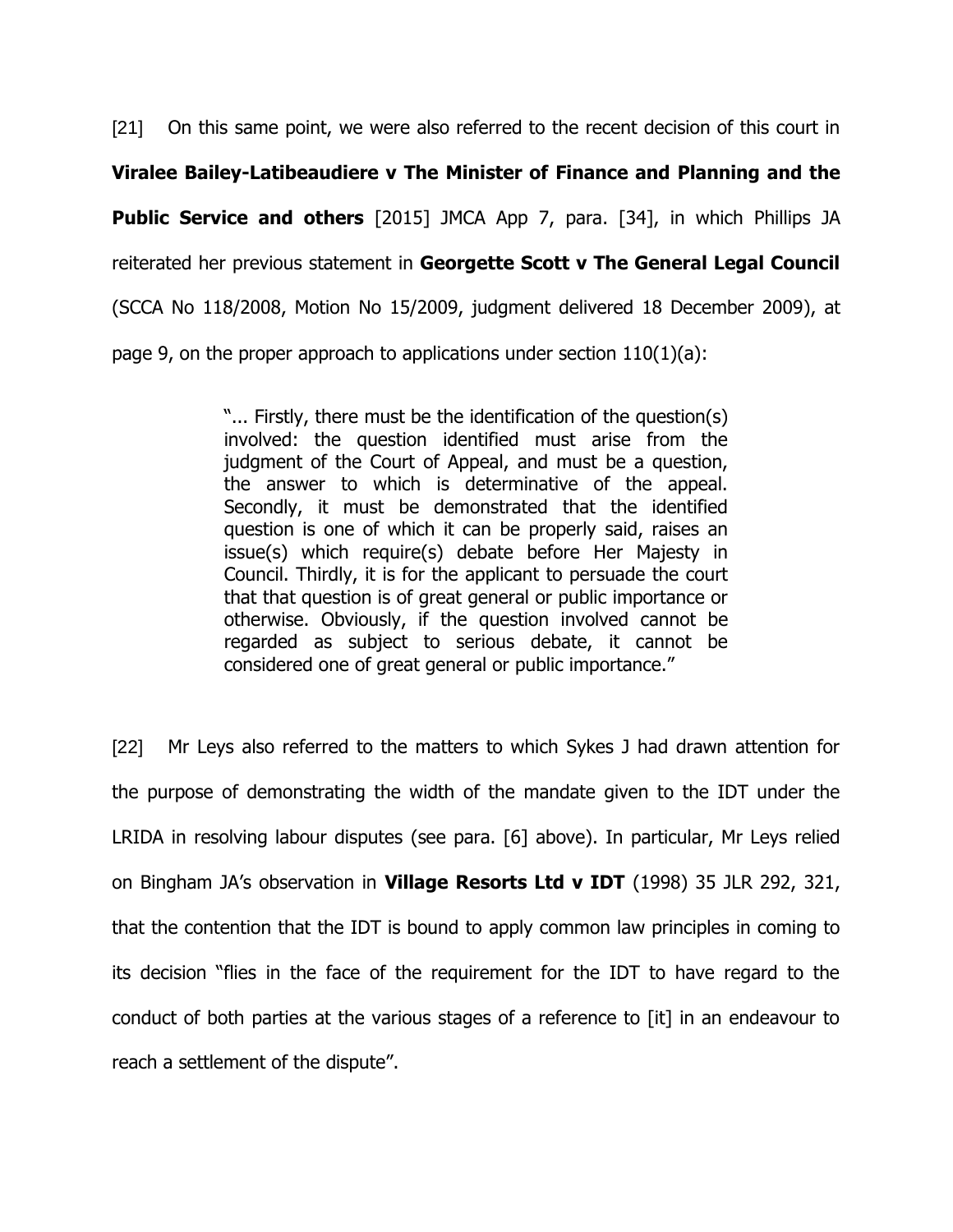[23] Against this background, Mr Leys submitted that no questions of great general or public importance arise in this case, given the fact that the parameters of the jurisdiction of the IDT have already been settled by previous decisions of this court and of the Privy Council itself.

[24] And finally, in the further alternative, Mr Leys submitted that this application does not meet the threshold required by section 110(2)(a) of the Constitution, since the application itself did not set out, as it ought to have done, the questions which the bank contended to be of great general or public importance.

[25] In reply to Mr Leys' jurisdictional point, Mr Goffe referred us to our recent decision in **Eduardo Anderson v National Water Commission** ("**Eduardo Anderson'**) [2015] JMCA App 15, in which this court declined to apply the rule in **Lane v Esdaile** so as to prevent an appeal from the decision of a judge of the Supreme Court to grant leave to apply for judicial review. In coming to this decision, the court was largely influenced by the decision of the Privy Council, on appeal from the Court of Appeal of Bermuda, in **Kemper Reinsurance Company v The Minister of Finance and Others** ("**Kemper**") [1998] UKPC 22. In that case, as in the instant case, the requirement for leave to apply for judicial review was a creature of rules of court and not of statute. In these circumstances, the Privy Council held that an order made or refused under the rules could only be excluded from the general right of appeal given by the statute conferring jurisdiction on the Court of Appeal by express words or by necessary implication from the rules themselves. It was therefore held that the rule in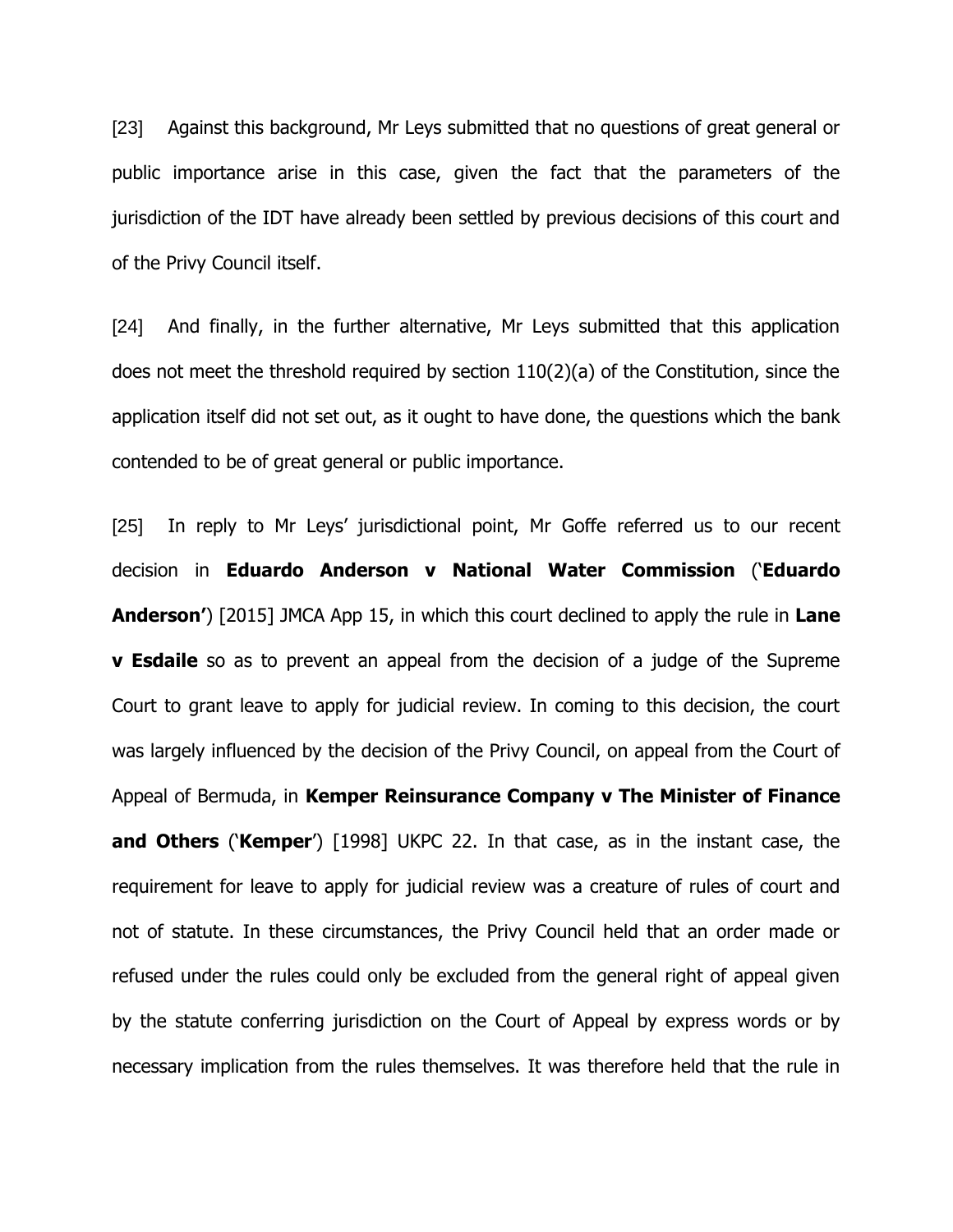**Lane v Esdaile** did not preclude an appeal from an order by a judge discharging a previous order granting leave to apply for certiorari. Accordingly, in **Eduardo Anderson**, the court considered (at para. [36]) that "unless excluded from the general right of appeal granted by statute, an order granting leave to appeal is equally appealable".

#### **Discussion and conclusions**

[26] The first question which naturally arises is therefore whether the court is altogether barred from considering this application on the basis of the rule in **Lane v Esdaile**. In my view, by clear analogy to the decisions in **Kemper** and **Eduardo Anderson**, it is not. This application is concerned with a decision of this court. Both sections 110(1) and 110(2)(a) of the Constitution govern appeals to the Privy Council "from decisions of the Court of Appeal". Although an appeal pursuant to section  $110(2)(a)$  is not "as of right", as is an appeal under section  $110(1)$ , it appears to me to have been the clear intention of the framers of the Constitution that such an appeal should lie at the instance of a party to any civil proceedings in which, in the opinion of the court, the criterion of "great general or public importance or otherwise" has been satisfied. Therefore, in the absence of express words or necessary implication excluding an appeal to the Privy Council in these circumstances, I would be loth to foreclose an avenue of appeal that is explicitly sanctioned by the Constitution.

[27] In coming to this conclusion, I have not lost sight of the decision of the House of Lords in **In re Poh** [1983] 1 WLR 2, in which it was held that, by virtue of the rule in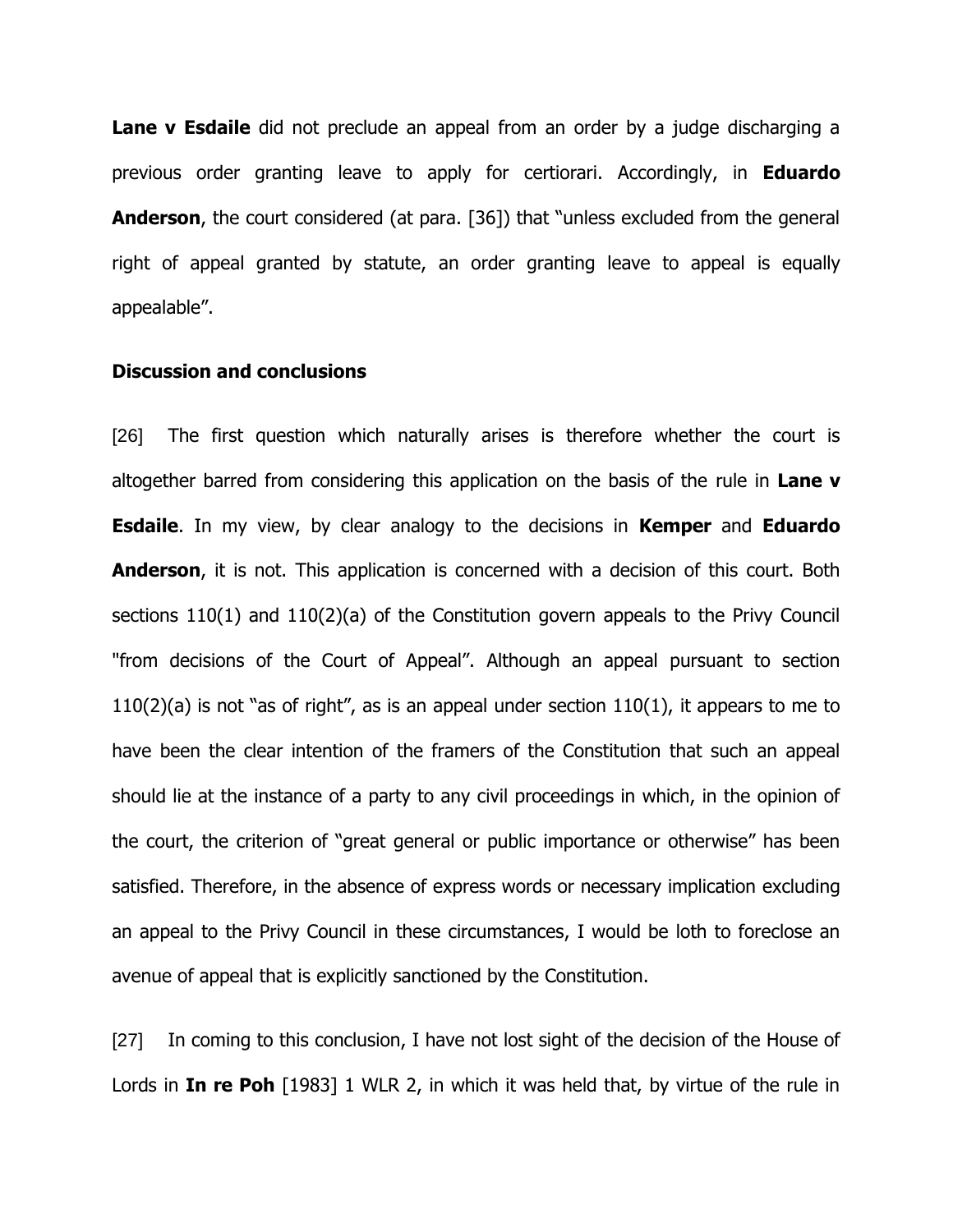**Lane v Esdaile**, the House had no jurisdiction to hear an appeal from a decision of the Court of Appeal refusing a renewed application for leave to apply for judicial review. But, in **In re Poh**, as Lord Hoffmann pointed out in **Kemper** (at para. 33), Lord Diplock "expressly disclaimed any expression of view upon the nature of the procedure whereby this appeal moved from the Divisional Court to the Court of Appeal". I take this to be a recognition of the fact that, save in respect of appeals to the House of Lords, Lord Diplock was not intending to lay down a principle generally applicable to every situation in which an appeal was sought to be brought against a decision granting or refusing an application for leave to apply for judicial review. It is indeed partially on this basis that the Board in **Kemper** felt able to conclude that **In re Poh** was not applicable in the circumstances of that case (see para. 33 of Lord Hoffmann"s judgment; and see also the discussion at paras [33]-[35] of **Eduardo Anderson**). In the light of these considerations, I find it impossible to suppose that the view expressed by Lord Diplock in relation to the bringing of appeals from the Court of Appeal of England to the House of Lords should be treated as imposing a limitation on appeals to the Privy Council from decisions of this court further to those set out in the Constitution itself.

[28] **Lane v Esdaile** was also applied by the House of Lords in **R v Secretary of State for Trade and Industry, ex parte Eastaway** [2001] 1 All ER 27, to which Mr Leys also referred us. In applying the rule, Lord Bingham gave as an additional justification for declining to hear an appeal from a refusal by the Court of Appeal to grant permission to appeal the fact that "[i]n its role as a supreme court the House must necessarily concentrate its attention on a relatively small number of cases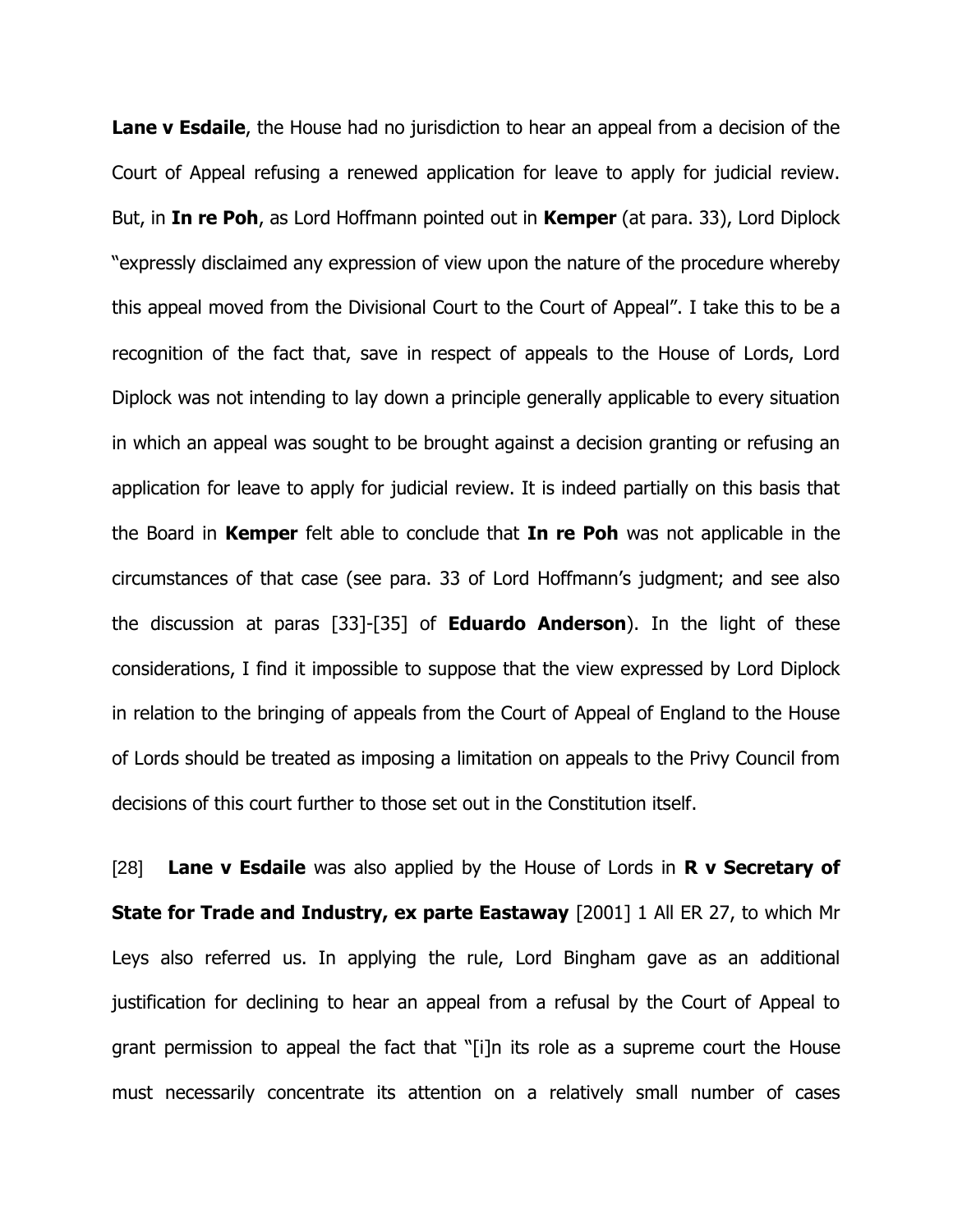recognised as raising legal questions of general public importance". In my view, this is the virtually identical filter provided for in section 110(2)(a) and, as I have already indicated, I can see no basis for imposing any further limitation on the prospect of an appeal to the Privy Council.

[29] Nor have I lost sight of the fact that in **Durity**, in relation to a provision virtually identical to section 110(2)(a), the Court of Appeal of Trinidad and Tobago (by a majority) arrived at what might appear on the face of it to be the opposite conclusion on the question of the applicability of **Lane v Esdaile**. However, it should be noted that what happened in that case was that, the applicant having been refused leave to apply for judicial review by a judge of the High Court, then sought leave from the Court of Appeal to apply for judicial review of the refusal. However, the Court of Appeal treated the matter as a renewed application for leave to apply for judicial review and refused it. It was from this latter refusal that the applicant now sought leave to appeal to the Privy Council. The majority of the Court of Appeal (Gopeesingh and Hamel-Smith JJA) took the view that **Lane v Esdaile** and, by extension, **In Re Poh**, applied, thus precluding an appeal to the Privy Council in these circumstances.

[30] This is how Gopeesingh JA explained the position (at page 464):

"... the expression 'decisions' appearing in s 109(1)(a), (c) and  $(2)(a)$  [the equivalent of sections  $110(1)(a)$ , (c) and 110(2)(a) of the Constitution], rather than being given the wide interpretation urged by the attorney for the applicant, should be construed narrowly and strictly to exclude from its ambit a refusal by this court on a renewed ex parte application for the grant of leave to apply for judicial review.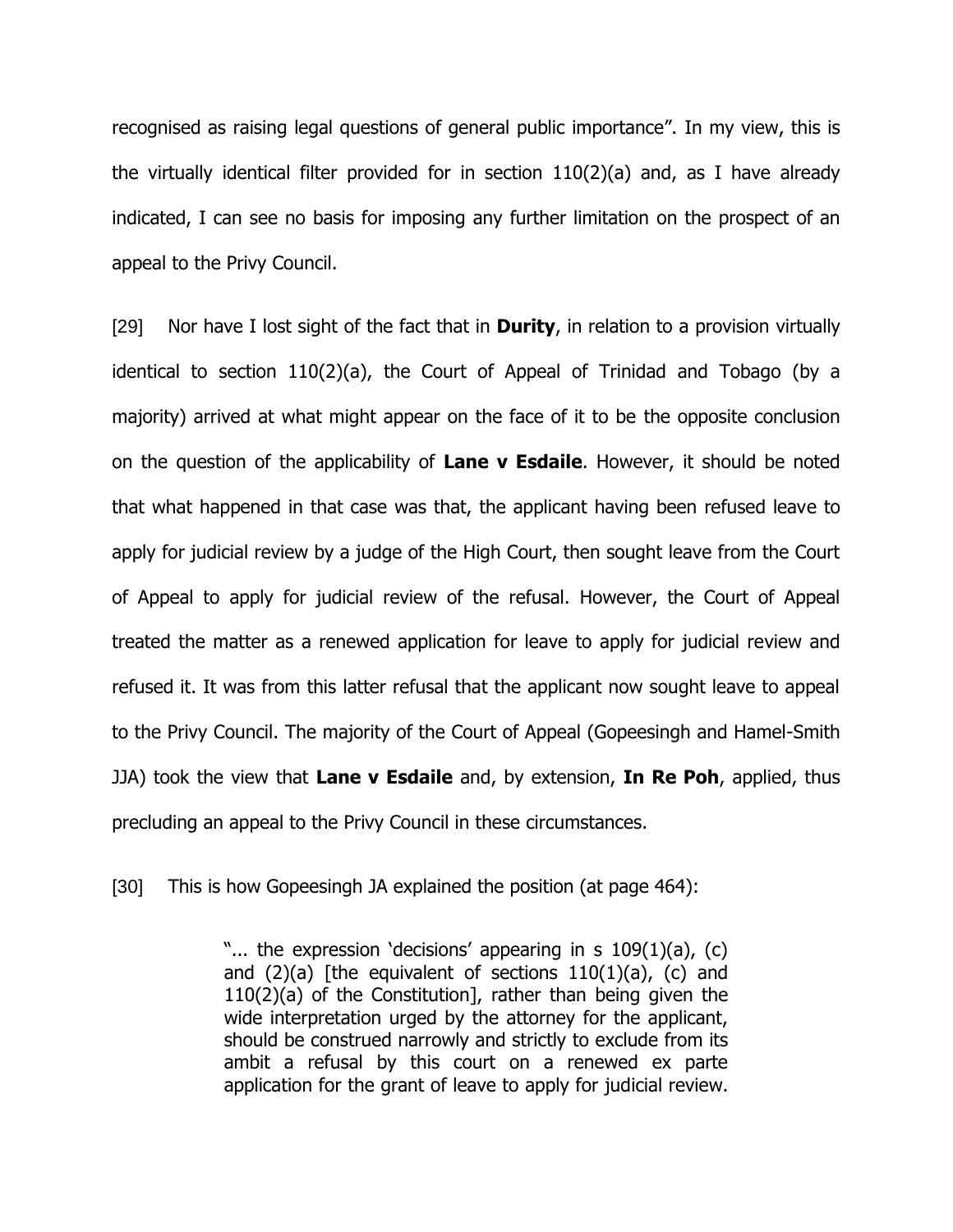Such a refusal to grant leave, in my view, is not a 'decision' contemplated by those provisions."

[31] In dissent, Sharma JA (as he then was) took the opposite view. He considered (at page 458) that constitutional provisions should be interpreted generously and that "[c]lear and unambiguous language in the Constitution itself, is ... necessary before it can be inferred that [the right of appeal to the Privy Council] must be eliminated altogether". Accordingly, Sharma JA concluded, "... refusal of a renewed application for judicial review is a decision which is appealable to the Privy Council, provided other conditions are satisfied".

[32] In this case, it is happily unnecessary to choose between the rival positions in **Durity**, since in my view there can be no question that, firstly, what was before this court was an appeal from the judgment of Sykes J, rather than a renewed application for judicial review; and secondly, this court's dismissal of that appeal was a 'decision' within the meaning of section 110(2) of the Constitution.

[33] Turning now to the principal issue which arises on this application, which is whether the requirement of section 110(2)(a) has been met, it is beyond controversy that the proper approach is as set out in the authorities to which Mr Leys referred us (see paras [20]-[21] above). So, in order to be considered one of great general or public importance, the question involved must, firstly, be one that is subject to serious debate. But it is not enough for it to give rise to a difficult question of law: it must be an important question of law. Further, the question must be one which goes beyond the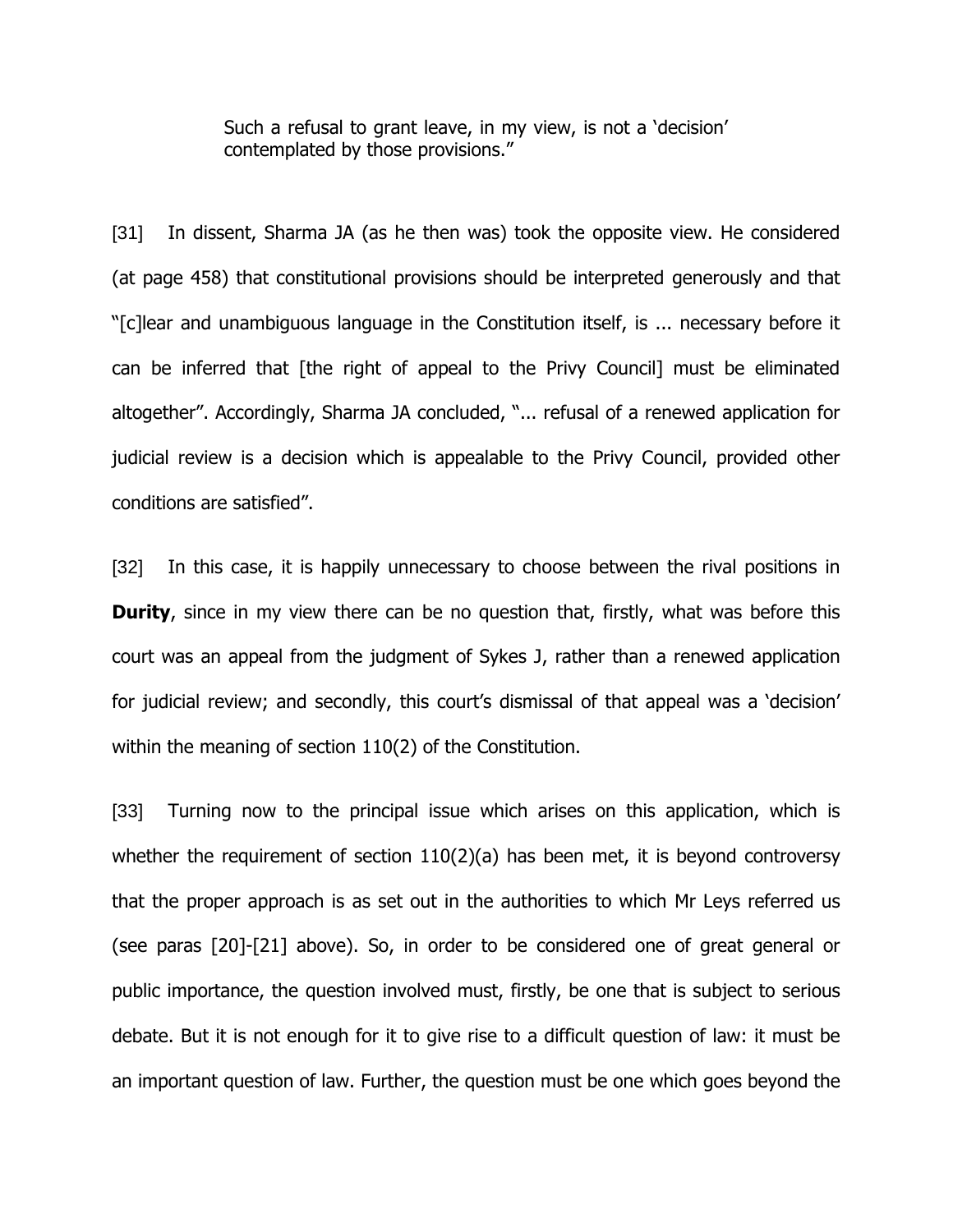rights of the particular litigants and is apt to guide and bind others in their commercial, domestic and other relations; and is of general importance to some aspect of the practice, procedure or administration of the law and the public interest (see also **Michael Levy v Attorney General and Jamaica Redevelopment Foundation Inc** [2013] JMCA App 11, para. [32]).

[34] Before coming to the substantive issue, it may be convenient to deal first with Mr Leys" further alternative submission, which was that an application for leave to appeal to the Privy Council under section 110(2)(a) of the Constitution must contain the questions which are of great general or public importance. But Mr Leys was unable to point to any rule of law or procedure to this effect. In any event, the submission appears to me to go further than can be justified by the language of section 110(2)(a) itself, which requires the court to be satisfied that "the question involved in the appeal is one that, by reason of its great general or public importance or otherwise, ought to be submitted to [the Privy Council]". While it is true that Phillips JA did observe, in her judgment in **Georgette Scott v The General Legal Council** (see para. [21] above), that "there must be the identification of the question(s) involved", it seems to me that this was achieved in this case by the Mr Cummings' affidavit, as amplified by Mr Goffe's submissions. I therefore approach the matter on the footing that the bank has sufficiently identified the questions upon which it relies for the purposes of section 110(2)(a).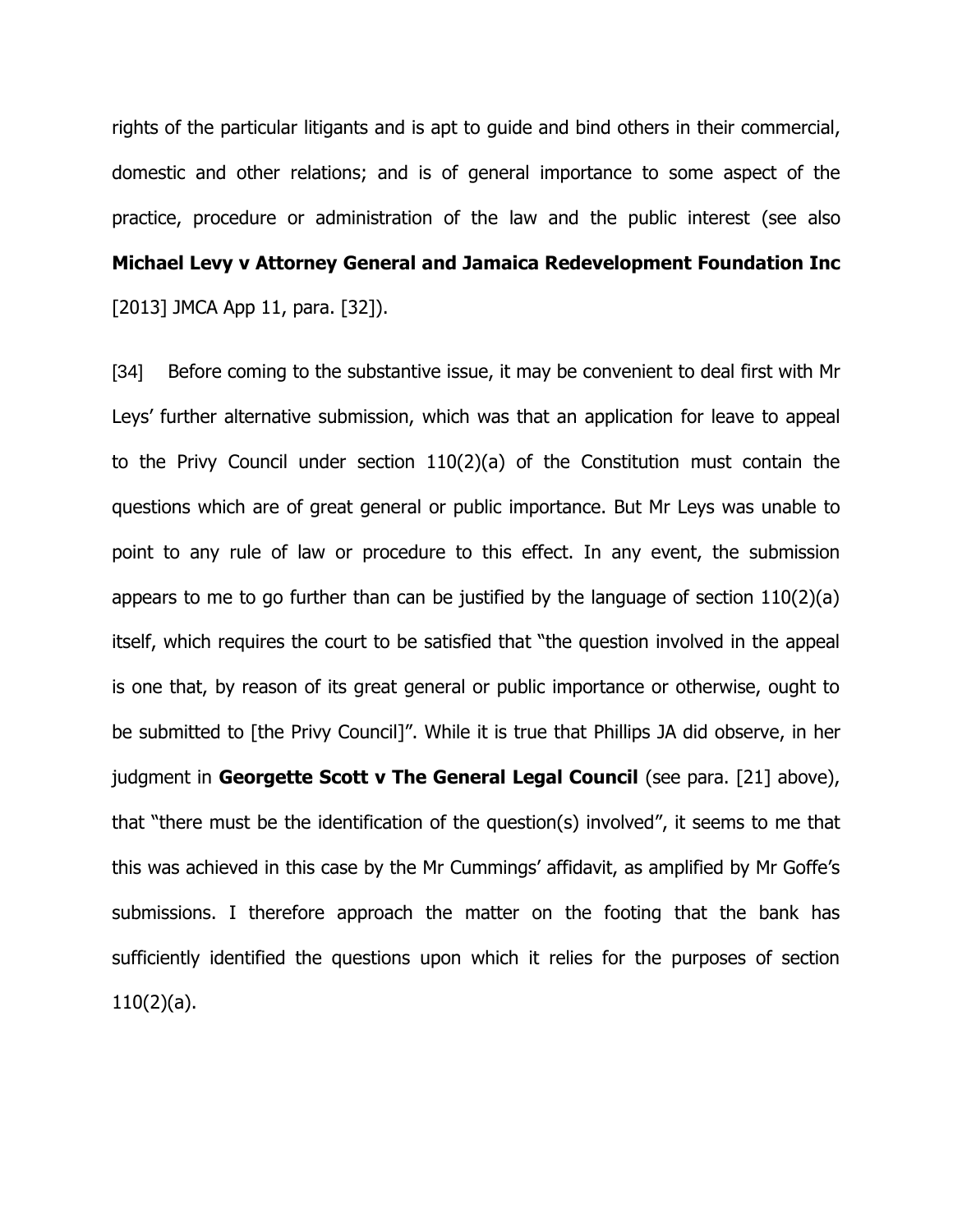[35] The genesis of this matter, as has been seen, was the bank's dismissal of Mr Jennings. It is this that gave rise to the dispute which was referred to the IDT for settlement and it is this dispute which the IDT in turn purported to settle by way of its award dated 28 April 2015. So, on the face of it, what remains in the case, the bank"s attempt to challenge the IDT's award by way of judicial review having so far failed, is whether, on the one hand, Mr Jennings is entitled to receive, and, on the other hand, the bank is obliged to give, the benefits conferred by the award. Put this way, it seems to me to be difficult to resist the view that there is now nothing in the case, should it be allowed to go forward to the Privy Council, beyond the rights of the parties themselves. And, if this is the correct analysis of the current position, then it is clear that the application for conditional leave must be refused.

[36] As the very generality of the questions identified by Mr Goffe demonstrates, the bank is fully aware that this is indeed one possible view of the matter. It is therefore necessary to consider whether these questions amount to questions of great general or public importance sufficient to displace this *prima facie* assessment of the matter. It seems to me that, in considering this issue, it is important to keep in focus what was before the court and what the court actually decided.

[37] Before Sykes J, as has been seen, was an application for leave to apply for judicial review of the IDT's award in Mr Jennings' favour. The threshold for the grant of leave is whether there is an arguable ground for judicial review having a realistic prospect of success. Given the authoritatively settled "jurisdictional latitude" (to borrow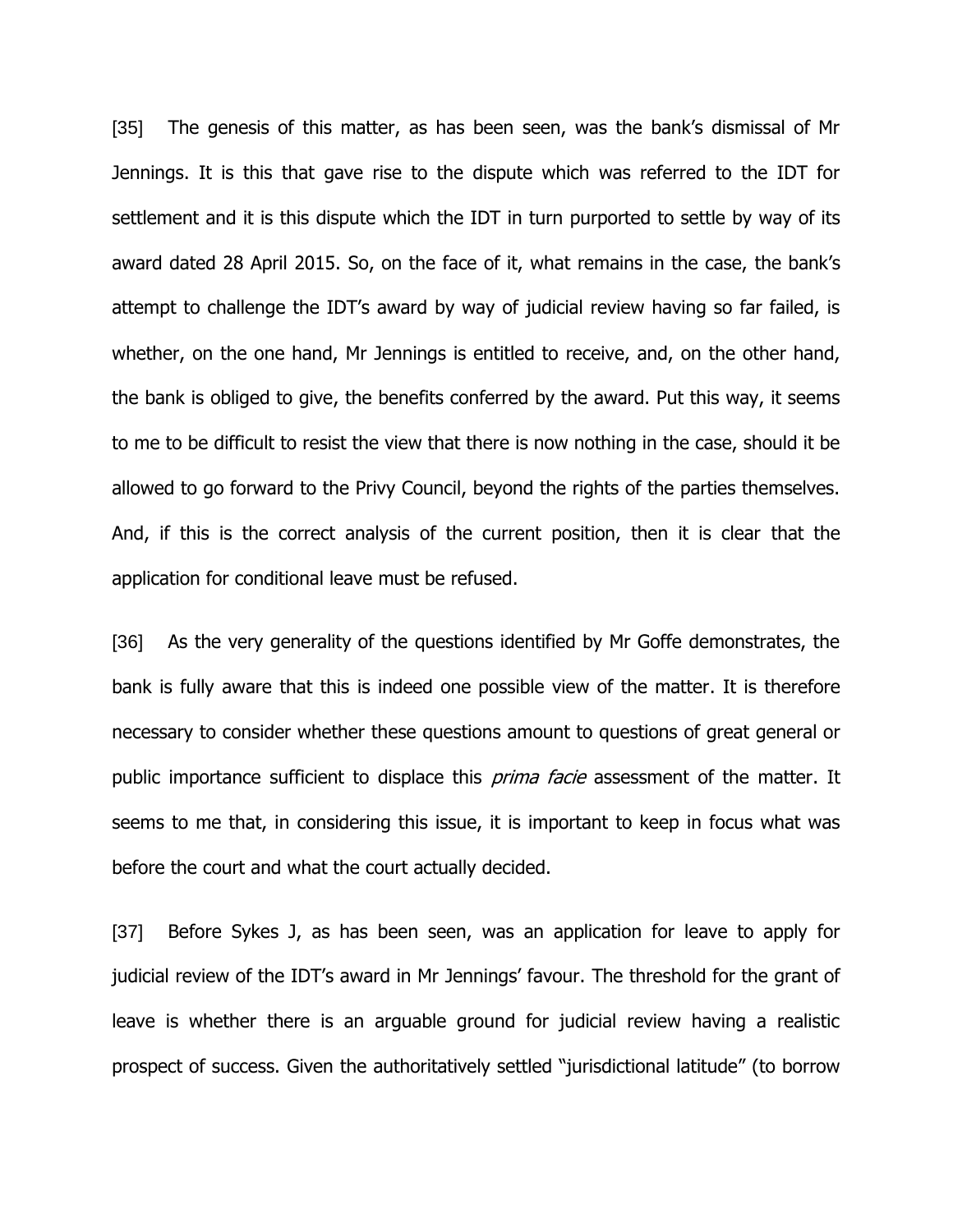Sinclair-Haynes JA"s phrase) enjoyed by the IDT for the purpose of settling disputes referred to it for that purpose (see, for example, **Jamaica Flour Mills Ltd v The Industrial Disputes Tribunal & Another** [2005] UKPC 16), Sykes J concluded that no such arguable ground for judicial review had been shown. Notwithstanding the wideranging nature of the discussion in the judgments of this court, in particular that of Sinclair-Haynes JA, it seems to me to be clear that the court's conclusion was essentially the same. Both Brooks JA and Sinclair Haynes JA were careful to base their decision on the fact that there was evidence before the IDT to support its conclusion that the manner of Mr Jennings" dismissal was unfair and that, given the clear mandate of the IDT to settle industrial disputes, a court would not in these circumstances lightly disturb its finding that the dismissal itself was unjustified.

[38] Against this backdrop, it seems to me that, as attractively as they were put by Mr Goffe, the seven questions proposed by him on the bank"s behalf are all wholly peripheral to the essential consideration for the court, which was that, if the IDT"s conclusion that Mr Jennings" dismissal was unjustified was one which it was fully entitled to reach, then there was no scope for judicial review. But, in deference to Mr Goffe"s efforts, I will briefly consider each of them in turn.

[39] Mr Goffe's first question is whether this court is consistently applying the threshold test propounded by the Privy Council in **Sharma v Browne-Antoine**. In this regard, I should point out that, as has been seen, Sykes J explicitly applied that test and, in this court, both Brooks and Sinclair-Haynes JJA concluded that he had come to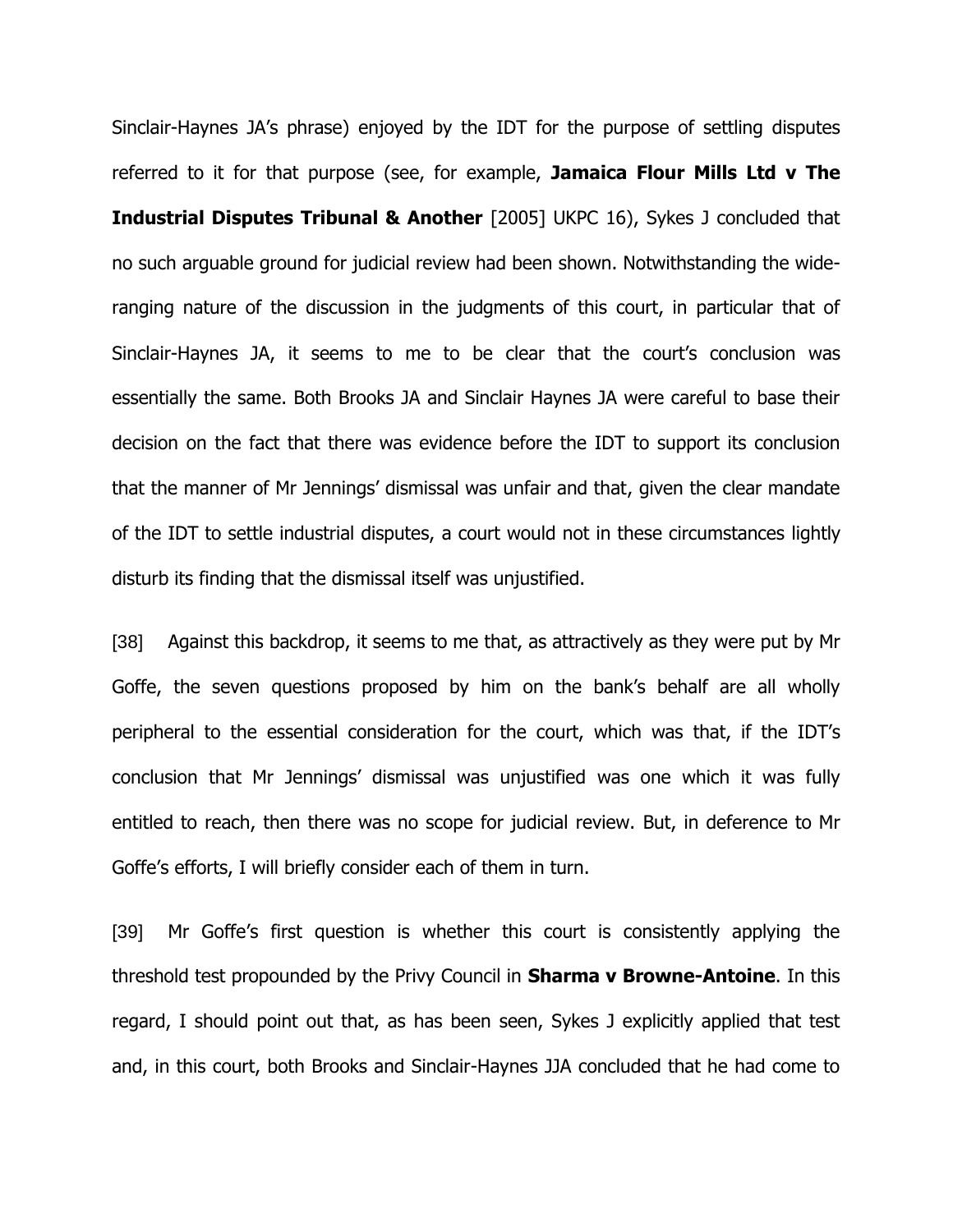the correct conclusion. Although Sinclair-Haynes JA expressed the view that the circumstances in **Sharma v Browne-Antoine** were distinguishable, she nevertheless considered (at para. [33]) that, in the instant case, as in that case, "[t]he real issue is whether NCB provided arguable grounds with a realistic prospect of success"; and further (at para. [44]) that "[i]t cannot properly be asserted that [Sykes J] failed to apply the test of arguability set out in **Sharma**". In order to demonstrate the court's consistency in this regard, it suffices to mention, I think, our decision in **The Minister of Finance and Planning and the Public Service and others v Viralee Bailey-Latibeaudiere** [2014] JMCA Civ 22, para. [42], where the court adopted and applied the identical test.

[40] Mr Goffe"s second and third questions both have to do with the meaning and scope of the phrase "on a point of law" in section 12(4)(c) of LRIDA. They arise out of this court"s dismissal of the bank"s appeal, despite its finding that the IDT had adopted an erroneous definition of 'gross negligence'. But it is clear that what might be described as the 'process' issues relating to Mr Jennings' dismissal played at least an equal – and perhaps even a greater - role in the IDT's determination that he was unjustifiably dismissed. So this court held that the erroneous definition did not detract from the IDT's jurisdiction to give a remedy in a case of unfair treatment of an employee. In these circumstances, given the amplitude of the IDT"s jurisdiction in this regard, as established by previous authority binding on this court, it seems to me that these questions are now essentially academic. As Sinclair-Haynes JA observed (at para. [138]) "[a]lthough the IDT was patently wrong in its definition of gross negligence, the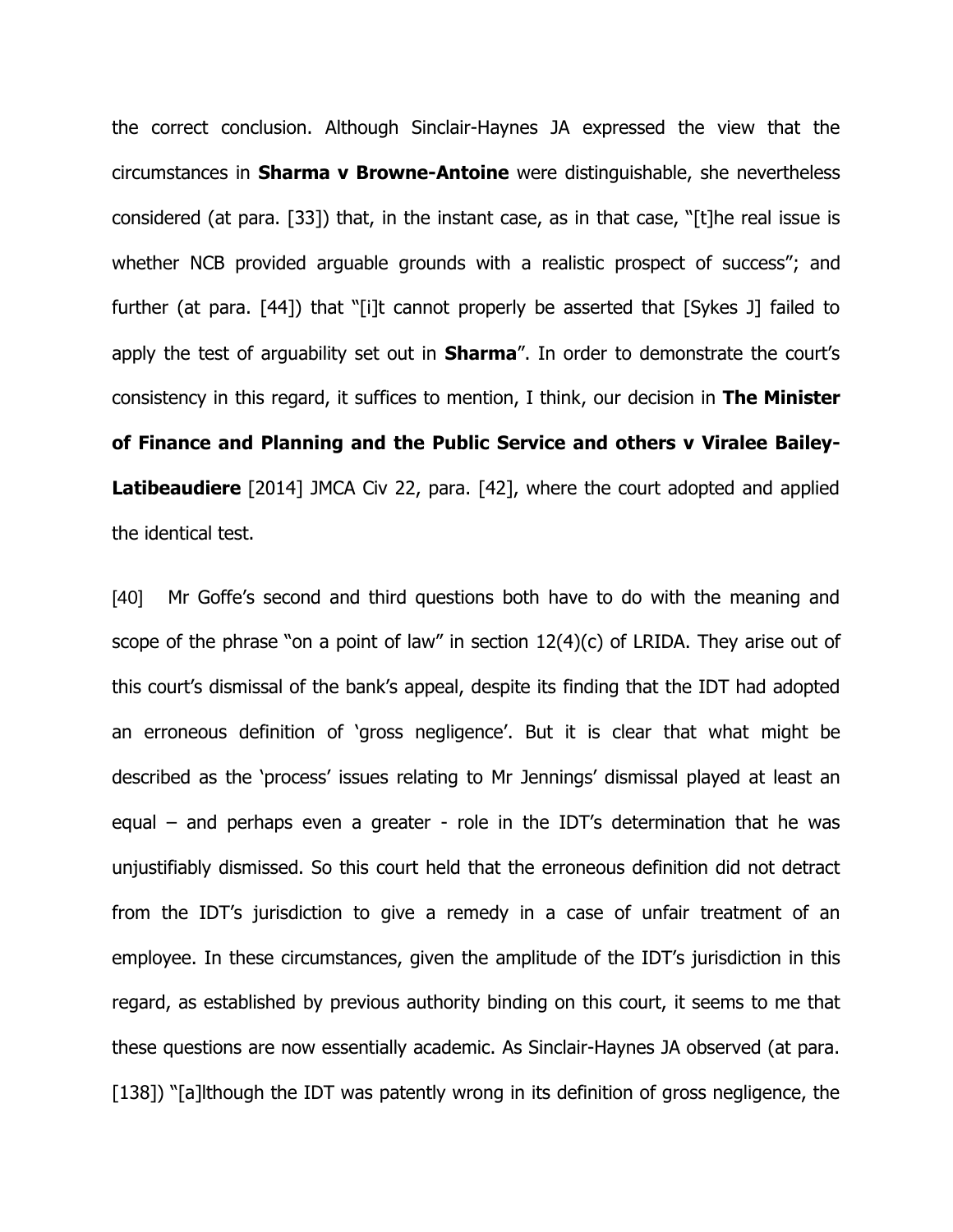IDT was called upon, not to determine whether Mr Jennings was grossly negligent, but ... whether in all the circumstances the termination of [his] employment was justifiable".

[41] Mr Goffe's fourth, fifth, sixth and seventh questions can be dealt with even more shortly. In respect of the fourth, which relates to the weight given by the IDT to the evidence of the bank's witnesses, it suffices to say, I think, that the issue of the weight to be given to evidence is, generally speaking, a matter entirely within the purview of the particular tribunal hearing the matter. The fifth, sixth and seventh questions ask, rhetorically, and, it appears, on behalf of employers in Jamaica generally, whether (i) internal disciplinary hearings are henceforth to be conducted without any employee membership on the panels; (ii) the rules of natural justice are to be extended to all employees, regardless of the size of the particular enterprise; and (iii) all employees are entitled to legal representation at internal disciplinary hearings. While these are all no doubt interesting questions, it appears to me that they range far more widely than can be justified by the actual decision of the court on this appeal, which was that, taking all the circumstances of Mr Jennings" dismissal was a whole, there was evidence from which the IDT could have arrived at the decision that Mr Jennings was unjustifiably dismissed. Taken in the immediate context of this case, therefore, I am quite unable to discern anything in these questions of such great public or general importance as to transcend the interests of the parties themselves.